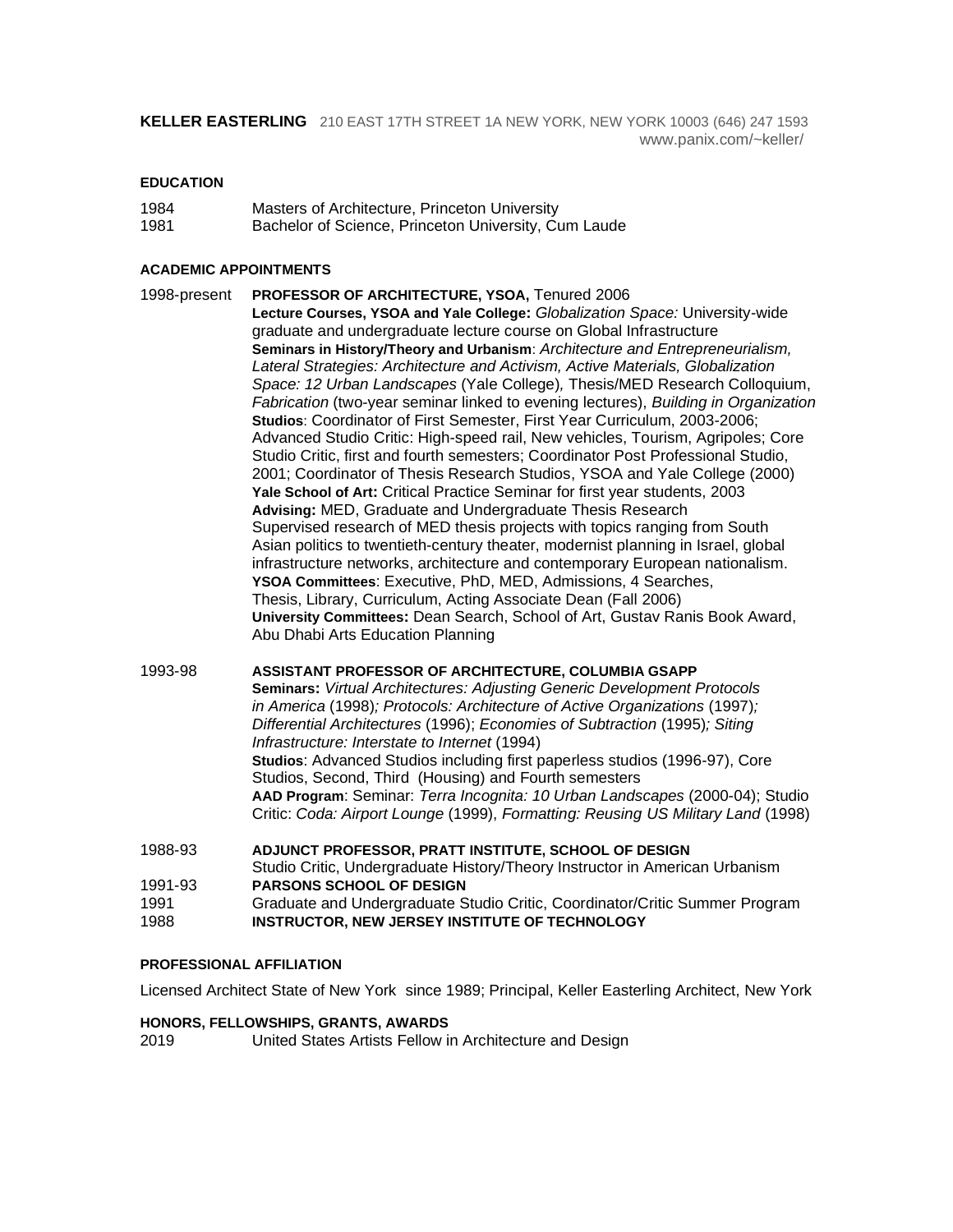|           | <b>Blueprint Award for Critical Thinking</b>                                                                                                 |
|-----------|----------------------------------------------------------------------------------------------------------------------------------------------|
| 2018      | Schelling Architecture Foundation Theory Award                                                                                               |
| 2015-2017 | Velux Fellowship, Royal Danish Academy of Fine Arts, School of Architecture                                                                  |
|           | (Collaboration with RDAFASA about Extrastatecraft: the Power of Infrastructure                                                               |
|           | Space concentrating on topics of migration, spatial assets in new climate change                                                             |
|           | bargains and spatial variables in global governance.)                                                                                        |
| 2012      | Graham Foundation Grant to support publication of Extrastatecraft                                                                            |
| 2009      | Senior Invited Fellow, Cornell Society for the Humanities                                                                                    |
|           | Residency at A.D. Whitehouse Cornell, Fall 2009                                                                                              |
| 2009      | Hines Research Grant in Advanced Sustainability: global construction industry                                                                |
| 2009      | Holcim Forum, appointed by Holcim Foundation for Sustainable Construction                                                                    |
|           | to research and report on forum theme "Reinventing Construction" in April 2010,                                                              |
|           | Mexico City. Project Topic: Economies of building subtraction.                                                                               |
| 2009      | Whitney Humanities Fellow, 2009-2010                                                                                                         |
| 2009      | Jan van Eyck Academie, funded research for the Extrastatecraft project, a                                                                    |
|           | website and video installation on ISO (International Organization for                                                                        |
|           |                                                                                                                                              |
|           | Standardization) the phenomenon of global standard-making.<br>$10 \times 10 / 3$                                                             |
| 2009      |                                                                                                                                              |
|           | Four design project chosen by and published with the commentary of a<br>contemporary critic. Projects: Cable, Floor, Whitehouse Redux, Ordos |
|           |                                                                                                                                              |
| 2008      | Fellow: Ezra Stiles College<br>Ordos 100                                                                                                     |
| 2008      | One of a hundred architects chosen to design and build a house within a                                                                      |
|           | neighborhood planned by Chinese artist Ai WeiWei in Ordos, Inner Mongolia                                                                    |
| 2007      | Fellow: Berkeley College                                                                                                                     |
| 2007      | Lead Researcher, Rotterdam Biennale, led team of designers for an                                                                            |
|           | exhibition on the Corporate City                                                                                                             |
| 2006      | New York State Council for the Arts                                                                                                          |
|           | Funding to support Some True Stories exhibition, Storefront for Art and                                                                      |
|           | Architecture                                                                                                                                 |
| 2006      | Gustav Ranis International Book Award given to the best faculty book of 2005 for                                                             |
|           | Enduring Innocence: Global Architecture and its Political Masquerades                                                                        |
|           | Funding supported research in Kenya on urban impact of submarine cable                                                                       |
| 2006      | Archinect's Best Book 2005 for Enduring Innocence: Global Architecture and its                                                               |
|           | <b>Political Masquerades</b>                                                                                                                 |
| 2006      | Graham Foundation to support DVD transfer Call it Home                                                                                       |
| 2006      | Yale's Griswold Fund for DVD transfer Call it Home                                                                                           |
| 2005      | Yale's Griswold Fund for Travel to conduct research in Dubai                                                                                 |
| 2004      | Yale's Hilles Fund, Publishing subvention, Enduring Innocence                                                                                |
| 2003-04   | Yale's Center for the Study of Globalization and Yale's Center for the study of                                                              |
|           | Cities and Globalization to fund the Enclave Conference, March 2004                                                                          |
| 2002      | Travel Grant to Study El Ejido, Spain Whitney Humanities Center                                                                              |
| 2001      | Travel Grant to Study HITEC City near Hyderabad Whitney Humanities Center                                                                    |
| 2001      | Design Trust for Public Space, Fellowship to study Chelsea High Line                                                                         |
| 1999      | Graham Foundation Funding to support Enduring Innocence                                                                                      |
| 1999      | Digital Media Center for the Arts, Yale University, grant for Wildcards project                                                              |
| 1996      | New York Foundation for the Arts Fellowship/Grant                                                                                            |
| 1995      | MacDowell Fellowship (Architecture)                                                                                                          |
| 1994      | John Nolen Research Fund                                                                                                                     |
| 1992      | MacDowell Fellowship (Playwrighting/Architecture)                                                                                            |
| 1992      | John Nolen Research Fund                                                                                                                     |
| 1992      | AIA Book Award for Seaside: Making a Town in America (with David Mohney)                                                                     |
| 1991      | <b>Graham Foundation</b>                                                                                                                     |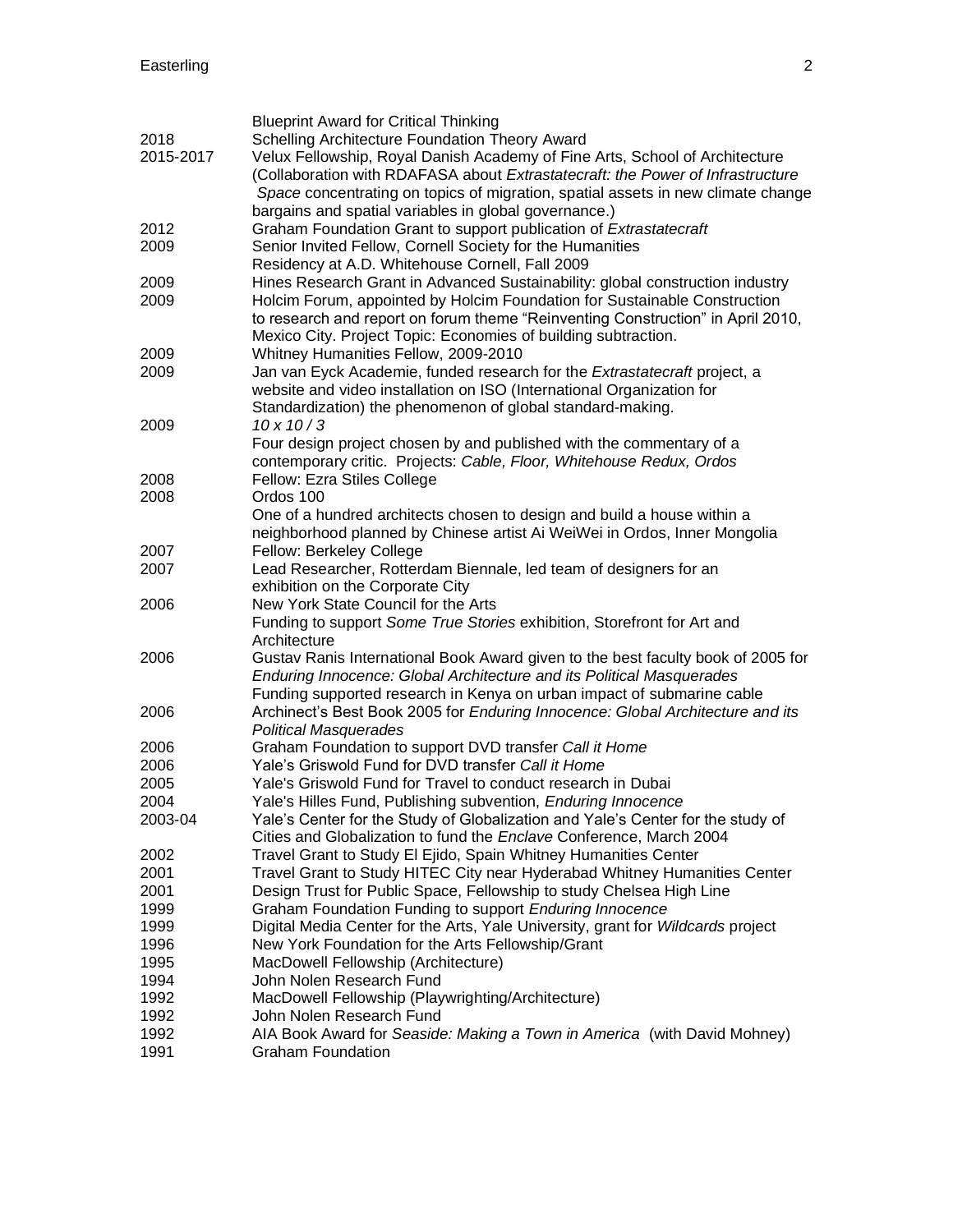| 1990<br>1986                               | Funding to support Organization Space and American Town Plans<br>NEA Grant-Videodisc history of suburbia, Call It Home (with Richard Prelinger)<br>NEA Grant-A comparative study of Pre-WWII towns                                                                                                                                                                                                                                                                                                                                                                                                                                    |
|--------------------------------------------|---------------------------------------------------------------------------------------------------------------------------------------------------------------------------------------------------------------------------------------------------------------------------------------------------------------------------------------------------------------------------------------------------------------------------------------------------------------------------------------------------------------------------------------------------------------------------------------------------------------------------------------|
| <b>BOOKS AND DISCS/DVDS</b><br>Forthcoming | Medium Design: Knowing How to Work on the World (Verso, 2021)                                                                                                                                                                                                                                                                                                                                                                                                                                                                                                                                                                         |
| 2018                                       | Medium Design e-book essay (Moscow: Strelka Press).                                                                                                                                                                                                                                                                                                                                                                                                                                                                                                                                                                                   |
| 2017                                       | Histories of Things that Don't Happen and Shouldn't Always Work; World City<br>Doubles, Historias de Cosas Que No Pasan Y Que No Siempre Debieran Resultar;<br>Ciudades Mundales Dobles, Francisco Diaz, ed., ARQ DOCs (Santiago, Chile: Ediciones<br>ARQ), collection and translation of essays.                                                                                                                                                                                                                                                                                                                                     |
| 2014                                       | Extrastatecraft: The power of infrastructure space (London: Verso).<br>The book researches global infrastructure as a medium of polity and an<br>underexploited tutor of artistic and political imagination. Studies of three<br>global infrastructure platforms (the free zone, broadband in East<br>Africa, and ISO's quality management) join with three contemplations that consider<br>expanded repertoires for form-making, history telling and political activism.                                                                                                                                                             |
| 2014                                       | <b>Subtraction (Berlin: Sternberg Press).</b><br>Subtraction considers the art of removing building. The book looks at the<br>technologies, economies and traditions of development in retreat. It argues that<br>architects—trained to make the building machine lurch forward—may know<br>something about how to put it into reverse.                                                                                                                                                                                                                                                                                               |
| 2014                                       | Floor (Venice: Marsilio Editori, reprint Taschen, 2018).<br>Publication edited by Rem Koolhaas for the Elements exhibition for the 2014<br>Venice Architecture Biennale. A contemplation of the floor offered alternative<br>histories and futures to defamiliarize surfaces underfoot.                                                                                                                                                                                                                                                                                                                                               |
| 2012                                       | The Action is the Form: Victor Hugo's TED Talk (Moscow: Strelka Press).<br>The book argues that some of the world's most formulaic spatial products make<br>space into a powerful medium of information and polity. That medium responds not<br>only to object form but to active form-a kind of form-making that, like software,<br>establishes an interplay between spatial variables.                                                                                                                                                                                                                                              |
| 2005                                       | <b>Enduring Innocence: Global Architecture and its Political Masquerades</b><br>(Cambridge: MIT Press).<br>The book compiles six stories and three contemplations about spatial products in<br>difficult political situations. The material includes tourism in North Korea,<br>Spanish greenhouse agripoles, container ports, franchises, South Asian IT<br>campuses and the global industry of destroying buildings. The contemplations<br>proffer a new political imagination and ingenuity for architecture.<br>Winner Gustav Ranis International Book award for best new book on international<br>topics by Yale faculty in 2005 |
| 1999                                       | Organization Space: Landscapes, Highways and Houses in America<br>(Cambridge: MIT Press).<br>The book uses contemporary network theory to investigate 20 <sup>th</sup> century American<br>infrastructure. It looks at: 1) landscape as economic and transportation<br>infrastructure through the work of Benton MacKaye; 2) the cultural and legislative                                                                                                                                                                                                                                                                             |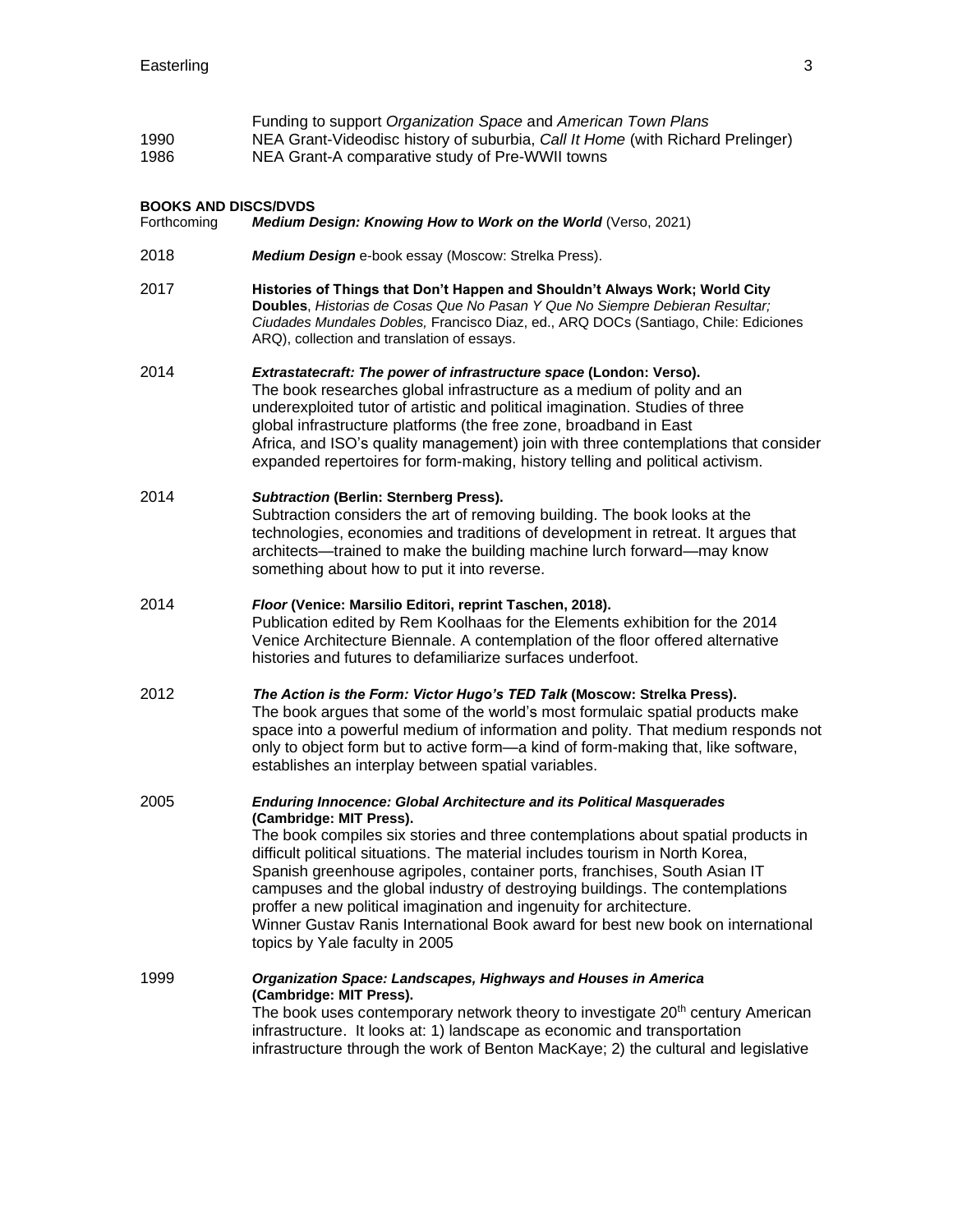**Discs**

history of intermodality and the Interstate Highway system; and 3) the logistical formats for Post War housing development. 1993 *American Town Plans* **(New York: Princeton Architectural Press).** The book redraws, in the same scale, American development formats, from St. Augustine to mid-19<sup>th</sup> century suburbs to contemporary golf resorts. Subdivisions are compared not only by size but by sponsorship and governance. Drawings and data are compiled on a hypercard diskette that accompanies the book. **Books edited**  2002 Coeditor, Special issue of the *Journal of Architectural Education*, Digital Design. 1997 Coeditor, *Suspension*, publication accompanying Documenta X, exhibition by Jordan Crandall (Berlin: Edition Schellman, 1997) 1991 Coeditor with David Mohney, *Seaside: Making a Town in America* (New York: Princeton Architectural Press, 1991). AIA Award 1992. 1992 *Call It Home: The house that private enterprise built* **(Santa Monica: Voyager Press, 1992) (with Richard Prelinger)**  This laserdisc history of suburbia from 1934-1960 compiles 55 minutes of running footage, 2800 stills and 50 minutes of archival radio from government archives and private repositories around the country to chronicle the suburban house as a flagship industry and financial formula from the depression to the Post War era. DVD remastering of *Call it Home*, published March 2013.

#### **ARTICLES & CHAPTERS**

| 2020 | "Medium Design," Archithese, September-February.<br>"No Normal," Quartz, June 20.<br>"Preface" in Superpowers of Scale: Andres Jaque and the Office for Political<br>Innovation (Columbia Books on Architecture and the City, 2020).<br>"Medium Design," e-flux, February.                                                                                                                                  |
|------|-------------------------------------------------------------------------------------------------------------------------------------------------------------------------------------------------------------------------------------------------------------------------------------------------------------------------------------------------------------------------------------------------------------|
| 2019 | "Going Wrong," e-flux, December.<br>"Activism in the Age of the Superbug," Frieze, October.<br>"The Switch," in Imre Szeman and Jeff Diamanti, eds., Energy Culture: Art and<br>Theory on Oil and Beyond (West Virginia University Press).<br>"A Losing Game," Architecture Review (Winter).<br>"Terra Incognita," in Unthought Environments (University of Chicago).<br>"If You Are Lucky," e-flux Decade. |
| 2018 | "Medium Design," ARCH+, December.<br>"Smart Cars, Dumb Traffic Jam," Opinion, Detroit Free Press, September.<br>"I Kan Beholde Jeres States_Borgerskab for Jer Selv," Arktekten, August.<br>"To Play Space," Perspecta 51: Medium (Fall).<br>"MANY," ARQ 98: Massive (ARQ Editiones, Santiago Chile).<br>"Suburbia in Reverse," in Stephanie Hessler, ed. Tidaletics (MIT Press).                           |
| 2017 | "The Year in Weather," Artforum, December.<br>"Designing Infrastructure," in Suzanne Hall and Ricky Burdett eds., The Sage<br>Handbook of Urban Sociology: New approaches to the twenty-first<br>century city (London: SAGE/LSE).<br>"Subtracting the Suburbs," Infinite Suburbia, Alan Berger, Joel Kotkin, eds. (New<br>York, PAP), 428-439.                                                              |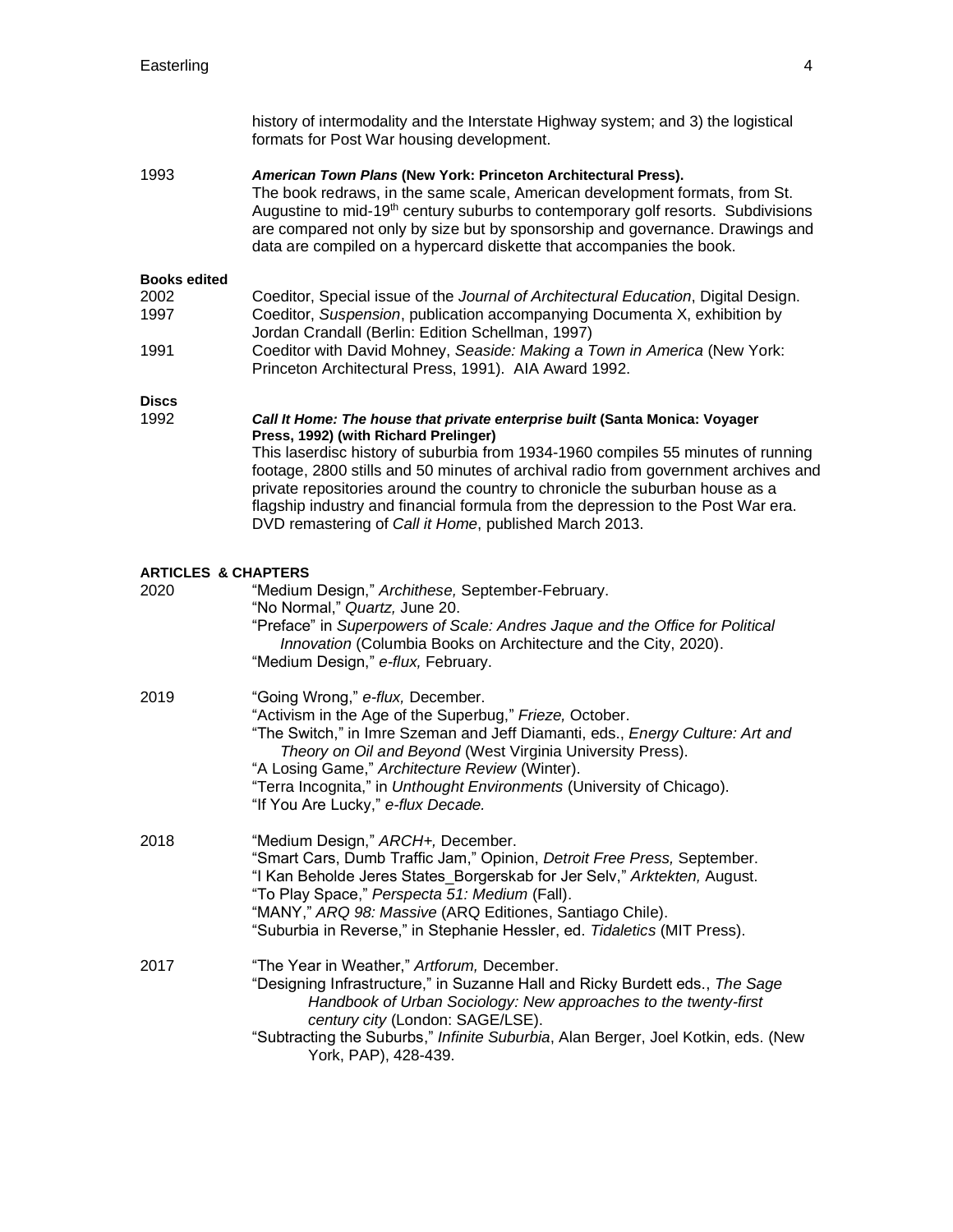- "On Dispositions and Form-Making, A Conversation, Keller Easterling and Andrea Phillips" in Paul O'Neill, Lucy Steeds and Mick Wilson, eds. *How Institutions Think: Between Contemporary Art and Curatorial Discourse*  (MIT Press), 158-163.
- "Matrix Space," in Mohsen Mostafavi, *Ethics of the Urban* (Zurich: Lars Muller/Harvard GSD), 232-257.
- "Eyes," in Serpentine Marathon Catalog, *Guest, Ghost, Host, Machine*, October. "Switch," *e-flux, Positions,* September 8.
- July 1 Aristides Antonas" *Documenta 14 Daybook* (Prestel).
- "Park," in Daniela Zyman, Cory Scozzari, and Allan Sekula, *Okeanos* (Thyssen-Bornemisza Art Contemporary, Sternberg Press).
- "Space as a Medium of Innovation" Interview with Berndt Upmeyer in *MONU: Magazine on Urbanism*, #26, Spring 2017, 68-74.
- "Foreword," *Third Coast Atlas: Prelude to a Plan*, Daniel Ibañez, Clare Lyster, Charles Waldheim, Mason White, editors, (Barcelona: Actar.)
- "Impossible," in Pedro Gadanho, Joao Laia and Susana Ventura, eds., *Utopia/Dystopia: a Paradigm Shift in Art and Architecture* (Lisbon: Mousse Publishing), 119-131.
- "Seven Contemplations on *Program"* in James Voorhees, ed., *An Organized System of Instructions, Martin Beck* (Berlin: Sternberg Press/Carpenter Center for the Visual Arts).
- "Super Cannes," *Real Review* (Spring).
- "Superbug," *Log 39* (Winter), 100-101.
- Spanish Translation of "Zone: The Spatial Softwares of Extrastatecraft," in Antonio Giraldez Lopez, Begona Hermida Castro and Pablo Ibanez Ferrera, eds. *Bartlebooth: Protocolos*.

- 2016 "Foreword," Nicholas de Monchaux, *Local Code: 3659 Proposals about Data, Design and the Nature of Cities* (New York: PAP).
	- "No, You're Not," e-flux, Superhumanity, Summer.
	- "The One, the Binary, the One-to-One, and the Many," in Marina Otero, et. al., eds., *After Belonging: Objects, Spaces, and Territories of the Ways We Stay in Transit* (Zurich: Lars Muller).
	- "The Histories of things that Don't Happen and Shouldn't Always Work" in Arjun Appadurai and Arien Mack, eds., *Failure,* Special Issue of *Social Research International Quarterly.*
	- "Encounters with Climate" in James D. Graham, ed., *Climates: Architecture and the Planetary Imaginary* (Columbia Books on Architecture and the City/Lars Muller Publishers).
	- "Protocols of Interplay" in *Volume: The System,* April.
	- "I am Spartacus" in *Autonomy Cube: Trevor Paglen, Jacob Applebaum,* with authors Trevor Paglen, Jacob Appelbaum, Dr. Luke Skrebowski, Edit Molnár, and Marcel Schwierin, (Edith-Russ-Haus for Media Art, Revolver Press: Berlin)
	- "Foreword," in *5 Protocols: Aristide Antonas* (Barcelona: DPR).
	- "Introduction," Extrastatecraft: the Power of Infrastructure Space reprinted in The Next Economy IABR, Rotterdam, 2016 and publication of the Baltic Pavilion, Venice Biennale.
	- "Foreword," *Dispute Plan for Future Luxury Constitution*, Benjamin Bratton (*eflux*, New York).
	- "A Man, A Tree and an Ax," in Lola Sheppard and Maya Przybylski, eds., *Bracket: At Extremes* (Barcelona: Actar).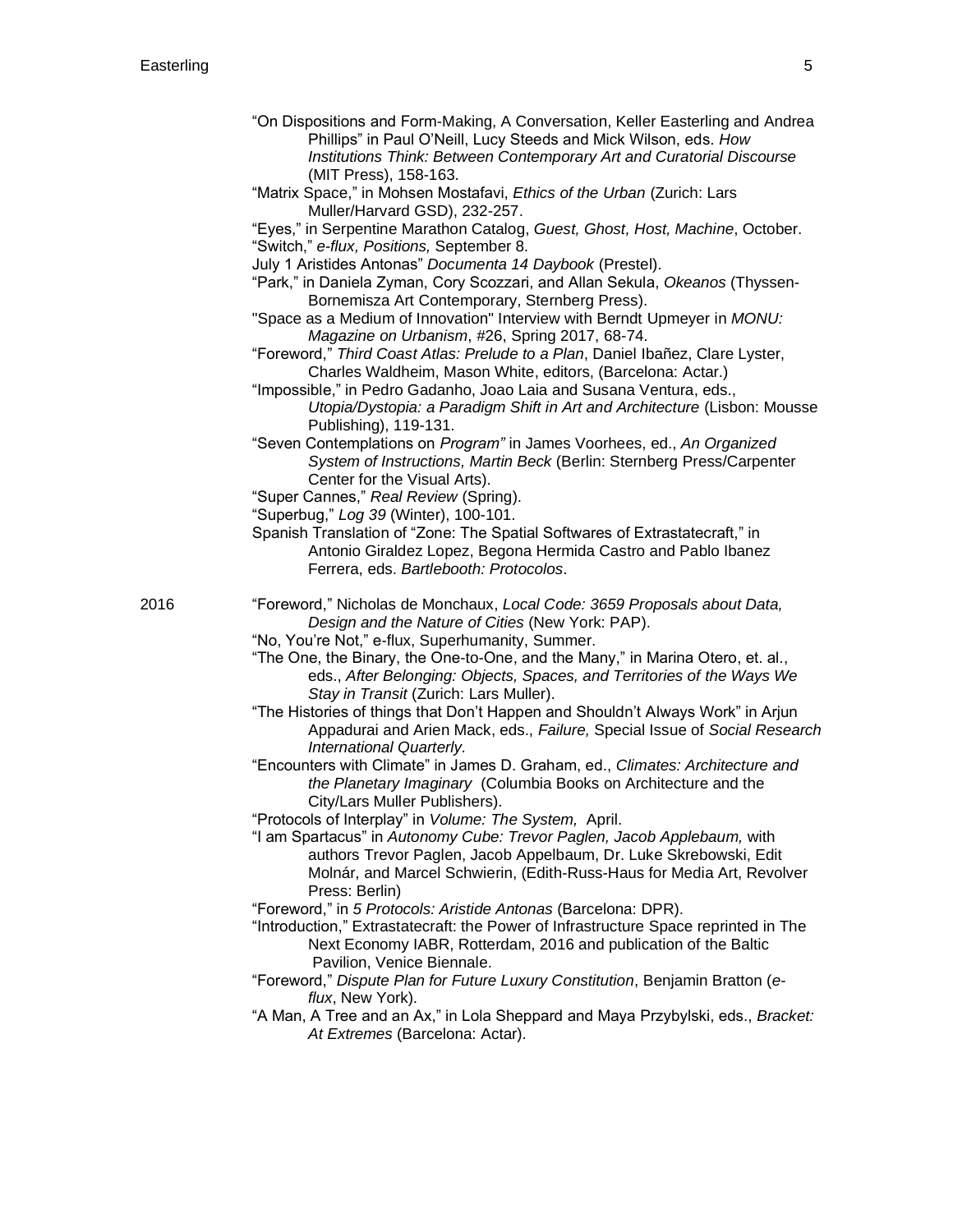|      | The Action is the Form: Victor Hugo's TED Talk, Reprinted in Time<br>Architecture and translated into Chinese by Wang Zigeng.                                                                                                                                                                                                                                                                                                                                                                                                                                                                                                                                                                                                                                                                                                                                                                                                                                                                                                                                                                                                                                                                                                                                                                 |
|------|-----------------------------------------------------------------------------------------------------------------------------------------------------------------------------------------------------------------------------------------------------------------------------------------------------------------------------------------------------------------------------------------------------------------------------------------------------------------------------------------------------------------------------------------------------------------------------------------------------------------------------------------------------------------------------------------------------------------------------------------------------------------------------------------------------------------------------------------------------------------------------------------------------------------------------------------------------------------------------------------------------------------------------------------------------------------------------------------------------------------------------------------------------------------------------------------------------------------------------------------------------------------------------------------------|
| 2015 | "KOH-wa-ee" in Simon Denny: Products for Organising (London: Serpentine<br>Galleries, London and Koenig Books).<br>"The Dispositions of Theory" in James Graham, ed., The Urgencies of Architectural<br>Theory (New York, GSAPP Books).<br>"Introduction," Extrastatecraft: the Power of Infrastructure Space reprinted in<br>Zeitschrift Fur Medienwissenschaft, January, 2015.<br>"Redundancy and interstice: transcontinental and intercity networks," in Anita<br>Berrizbeitia, ed., Urban Landscape: Critical Concepts in the Built<br>Environment, Vol. 1 (London: Routledge), 287-295.<br>"Uses of Extrastatecraft," TANK, Volume 8, Issue 5, Autumn 2015.<br>"An Internet of Things," reprint in Brian Kuan Wood, Julieta Aranda and Anton<br>Vidokle eds., e-flux journal: The Internet Does Not Exist (Sternberg Press).<br>"Playing Spaces: Amelia Stein interviews Keller Easterling," May 15, Guernica,<br>https://www.guernicamag.com/interviews/playing-spaces/<br>"IIRS," e-flux, No. 64, April.<br>"Afterword," Entr'acte: Performing Publics, Pervasive Media and Architecture<br>(Palgrave MacMillian).<br>"The Zone is on Vacation" in Timothy Simpson, ed. Tourist Utopias: Offshore<br>Islands, Enclave Spaces, and Mobile Imaginaries (Amsterdam University<br>Press). |
| 2014 | "Interplay" in Pierre Belanger, ed. Harvard Design Magazine: Wet Matter<br>(Cambridge: GSD/MIT Press).<br>"Disutility" in Joseph Grima, ed. SQM: An Index of Radical Domesticity (Zurich:<br>Lars Muller).<br>"Launch," in James Andrachuk, Avi Forman, Christos Bolos, Marcus Hooks, eds.,<br>Perspecta 47: Money (Cambridge: MIT Press), 227-230.<br>"The Management," in Ashley Schafer ed., Praxis: Office US (Cambridge: MIT<br>Press), 144-148.<br>Adjunct editorial content in, Carlo Ratti and Joseph Grima eds., Open Source<br>Architecture.<br>"What Can You Tell Them That They Do Not Know," Review of Bruno Latour's<br>Tanner Lectures at Yale, Constructs (New Haven YSOA), 4.<br>"Another Architecture", Interview with Mitch McEwen, Archinect, August 26.<br>Interview in The Agent, May, No. 0.                                                                                                                                                                                                                                                                                                                                                                                                                                                                           |
| 2013 | "Shadow States," in Jack Self and Shumi Bose eds., Real Estates: Life without<br>Debt (London: Bedford Press), 27-34.<br>"Geopolitics of Subtraction," in Marc Angélil and Rainer Hehl eds., Empower (Ruby<br>Press), 60-81.<br>"Confined" in Roger Paez I Blanche, ed., Critical Prison Design: Mas d'Enric<br>Penitentiary (Actar).<br>"World City Doubles," in Roldolphe El-Khoury and Edward Robbins, ed., Shaping<br>the City: Studies in History, Theory and Urban Design (Routledge).<br>"Tom and Goliath," in D. Debaise, X. Douroux, C. Joschke, A. Pontégnie and K.<br>Solhdju, eds., Faire Art Comme On Fait Société: Les Nouveaux<br>Commanditaires (Paris: Les Presses du Réel), 387-398.<br>"Extending Practice Beyond Active Form," Interview with E. Sean Bailey in BI<br>Space and Culture: Free, No. 1, 100-113.<br>"Liberal," in Peggy Deamer, ed., Architecture and Capitalism 1845 to the Present,                                                                                                                                                                                                                                                                                                                                                                       |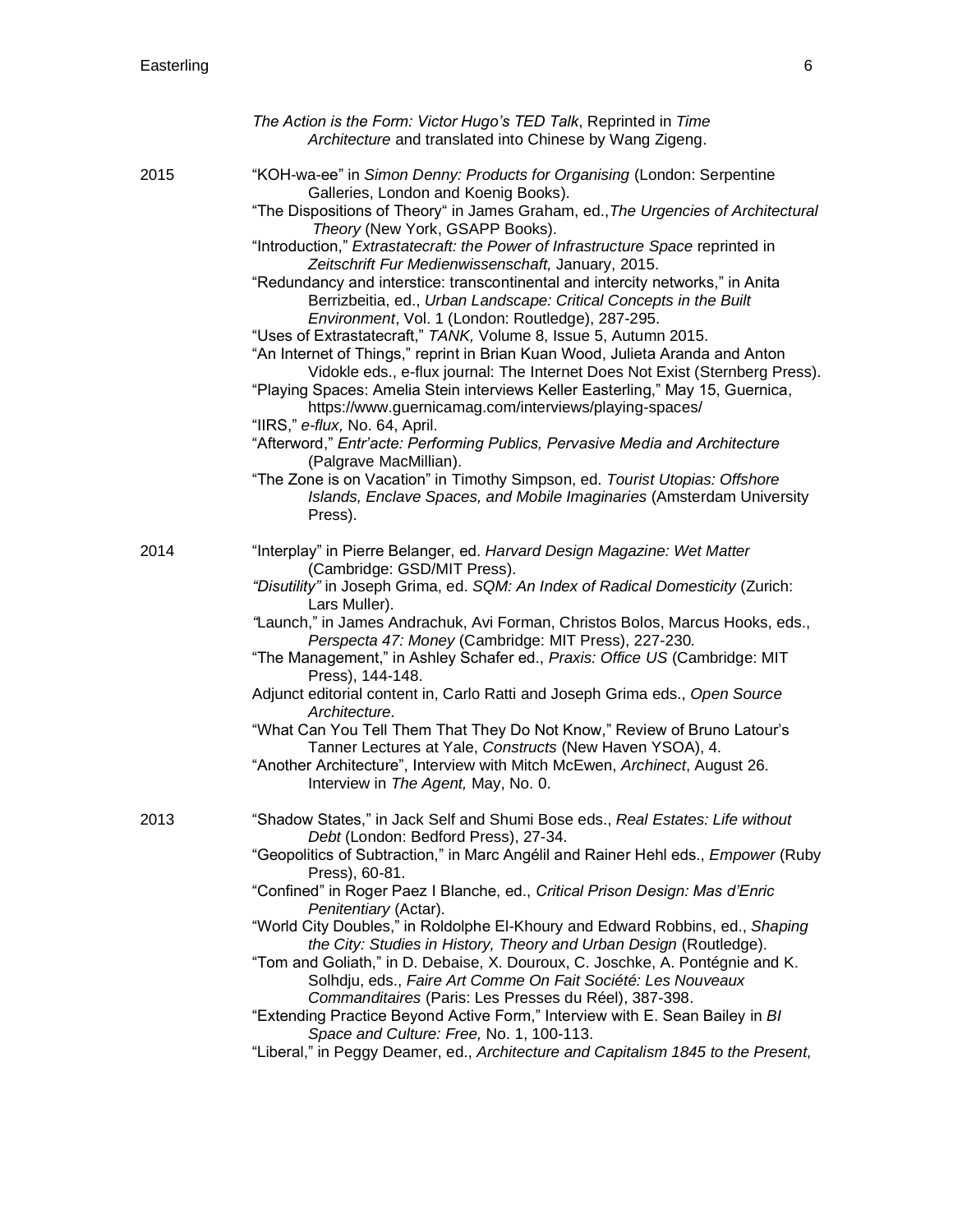|      | (New York: Routledge), 212-216.<br>"Future 50," ICON August.<br>"Shadow States," Fulcrum, Issue 70, March 18.<br>"Terms and Conditions" dialogue in Marion Weiss and Michael A. Manfredi,<br>Evolutionary Infrastructures (Harvard GSD), 122-193.                                                                                                                                                                                                                                                                                                                                                                                                                                                                                                                                                                                                                                                                                                      |
|------|--------------------------------------------------------------------------------------------------------------------------------------------------------------------------------------------------------------------------------------------------------------------------------------------------------------------------------------------------------------------------------------------------------------------------------------------------------------------------------------------------------------------------------------------------------------------------------------------------------------------------------------------------------------------------------------------------------------------------------------------------------------------------------------------------------------------------------------------------------------------------------------------------------------------------------------------------------|
| 2012 | "The Geopolitics of Subtraction," Domus, November;<br>http://www.domusweb.it/en/architecture/the-geopolitics-of-subtraction/<br>"Floor.dwg," Cabinet, 47, Fall, 105-110.<br>"Active Form," in ed. David Chipperfield, Kieran Long and Shumi Bose, Common<br>Ground: A Critical Reader (Venice: Marsilio Editori), 41-48.<br>"An Internet of Things," E-flux, Spring, 2012.<br>"We will be making active form," Alexander Eisenschmidt, ed., AD: City as Catalyst,<br>September/October, 58-63.<br>"Take-away," in Iben Falconer, Kurt Evans, Ian Mills, eds., Perspecta 45 Agency,<br>(Cambridge: MIT Press), 153-160.<br>"Zone: The Spatial Softwares of Extrastatecraft," Places Journal.<br>"Broadband Urbanism," Clog, May: 70-71.<br>"Rumor," in Megan Born and Lily Jencks, eds, Via: Dirt, University of Pennsylvania.                                                                                                                          |
| 2011 | "QIZ" in Homa Fajardi and Rania Ghosn, eds, 2A.<br>"The Action is the Form," in Mark Shepard, ed., Sentient City: ubiquitous<br>computing, architecture and the future of urban space (New York and<br>Cambridge: Architectural League and MIT Press), 154-158.<br>"Pandas: a rehearsal" in Cornell Journal of Architecture 8: RE (Ithaca: Cornell<br>University), 154-158.<br>"Active Form" in Dana Cuff and Roger Sherman, eds., Fast Forward Urbanism<br>(New York: Princeton Architectural Press), 210-225.<br>"Petrodollar Caprice," Evasions of Power: On the Architecture of Adjustment<br>(Philadelphia: Slought Foundation), 105-110.<br>"Fresh Fields" in Coupling: Pamphlet Architecure 30 Infranet Lab/Lateral Office<br>(New York: Princeton Architectural Press).<br>"Extrastatecraft" in in Kari Jormaaka et. al. eds., Architecture in the Age of Empire<br>(Weimar: Bauhaus-Universitat), 90-103.<br>"Interview," Arga (Fall), 26-27. |
| 2010 | "Disposition," in Deborah Hauptmann and Warren Neidich, eds., Cognitive<br>Architecture: from biopolitics to noopolitics (Rotterdam: 010 Publishers),<br>250-265.<br>"The Disadvantages of Truth" in Urban Future Manifestos (Los Angeles: MAK,<br>Hatje Cantz), 66.<br>Keller Easterling, Graduate Sessions, No. 9, Syracuse University.<br>"The Activist Entrepreneur" in John Wriedt ed., Architecture: From the Outside In<br>(New York: Princeton Architectural Press), 318-325.<br>"Architecture to Take Away" in Ilka and Andreas Ruby eds., Re-inventing<br>Construction (Berlin: Ruby Press), 265-274.<br>"Floor.dwg/Some True Stories" in Tal Schori and Matthew Roman eds. Perspecta<br>42 The Real (Cambridge: MIT Press), 75-78, 131.<br>'Come to Things' in /Uncorporate Identity/, Metahaven and Marina Vishmidt, eds.<br>(Zürich: Lars Müller), 510-523.                                                                               |
| 2009 | "In the Briar Patch," in Jonathan Solomon ed., Sustain and Develop 306090,<br>Volume 13 (New York: 306090, Inc.): 22-23.                                                                                                                                                                                                                                                                                                                                                                                                                                                                                                                                                                                                                                                                                                                                                                                                                               |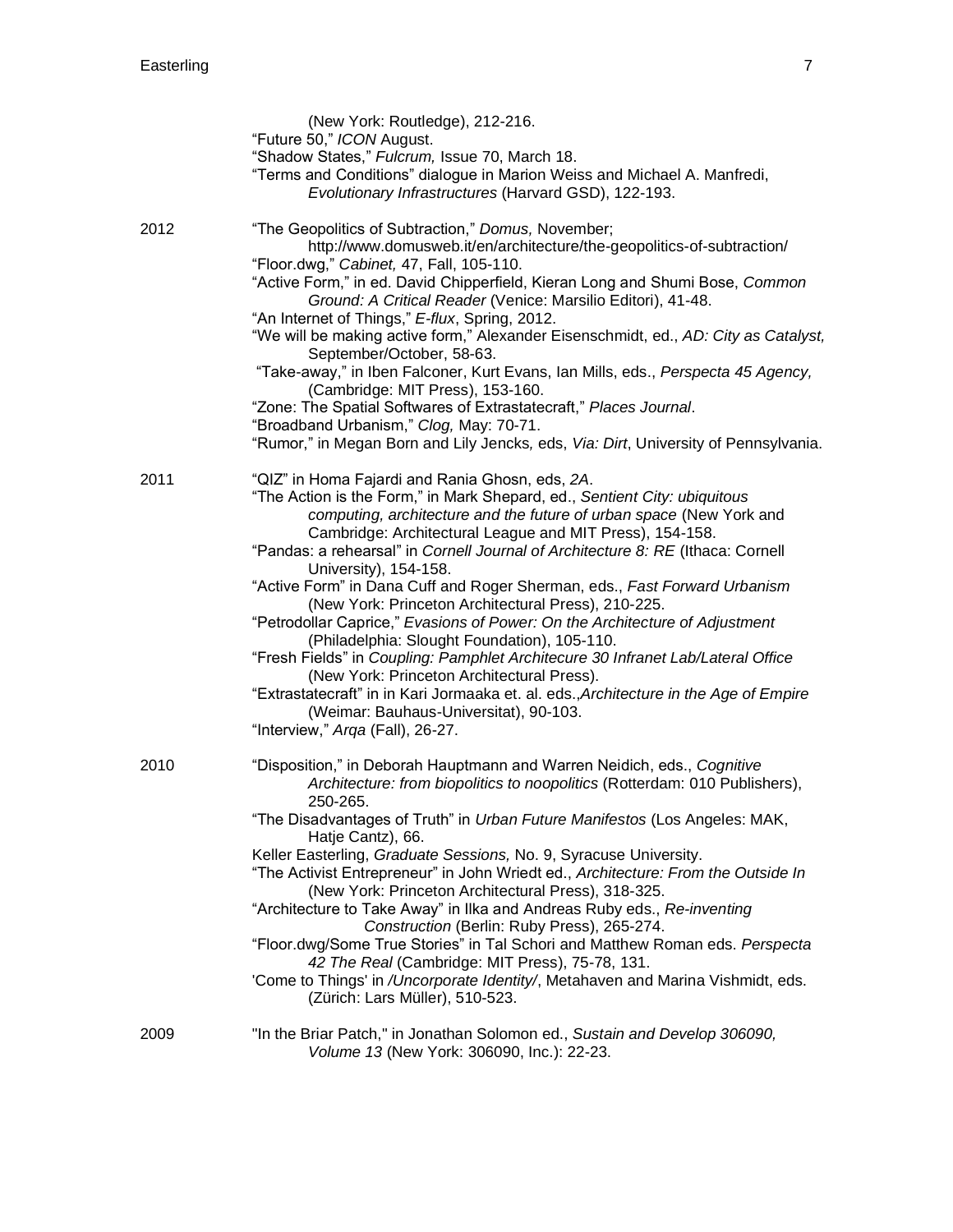|      | Epilogue, in Petra Kempf, You Are the City (Zurich: Lars Muller), 15.<br>"Stadtstaatskunst," in Elisabeth Blum and Peter Neitzke eds., Dubai: Stadt aus<br>dem Nichts (Berlin: Birkhauser Verlag, 2009), 18-30.<br>10x10 / 3: 100 Architects, 10 Critics (London: Phaidon), 104-107.<br>"A Repertoire for Dissensus: Episodes from the Wrong Story," Hunch 12:<br>Bureaucracy, 54-65.<br>"Cable," New Geographies, Vol. 1: 62-77.                                                                                                                                                                                                                                                                                                                                                                                                                                                                                                                                                                    |
|------|------------------------------------------------------------------------------------------------------------------------------------------------------------------------------------------------------------------------------------------------------------------------------------------------------------------------------------------------------------------------------------------------------------------------------------------------------------------------------------------------------------------------------------------------------------------------------------------------------------------------------------------------------------------------------------------------------------------------------------------------------------------------------------------------------------------------------------------------------------------------------------------------------------------------------------------------------------------------------------------------------|
| 2008 | "Absolute Submission," Crisis, a collaboration of C-Lab and Urban China<br>(September 15): 119-121.<br>"Intermediate Points of Interest," in Gaby Brainard, Rustam Mehta, and Thom<br>Moran eds, Perspecta 41 Grand Tour.<br>"Zone," in Ilka and Andreas Ruby, eds., Urban Transformation (Berlin, Ruby<br>Press), 30-44.<br>"Genghis," Domus, No. 918 (October): 134-139.<br>"Crystal Island," Artforum (Summer): 149-150.<br>Review, Architecture or Techno-utopia by Felicity D. Scott, Harvard Design<br>Magazine, No. 28 (Spring/Summer): 106-109.<br>"Megabuilding," Architektura, 4, 163 (Kwiecien): 43-44.<br>"Only the Many," Log (Winter, 2008): 143-151.<br>"Without Claims to Purity," aX, vol. 1+2 (Winter).<br>"Petrodollar Caprice," in Morgan Martinson, ed., Via: Occupation, School of<br>Design, University of Pennsylvania.<br>"The Corporate City," in Islands and Ghettos (Heidelberger Kunstverein),<br>58-65.<br>"Zone," in Writing Urbanism (New York: Routledge), 297-302. |
| 2007 | "The Knowledge," Volume, 13 (Summer): 28-29.<br>"Extrastatecraft," in Kanu Agrawal, Melanie Domino, Brad Walters eds., Perspecta<br>39, Re_Urbanism: Transforming Capitals, 2-16.<br>"Enduring Innocence," Arxipelag D-Excepcions, (Barcelona:CCCB), 107-116.<br>"Zone," Visionary Power, catalog Rotterdam Biennale (Rotterdam: NAI), 75-87.<br>"On Pirates, Statisticians and Cruise Ship Directors," in Basar, Carver, Miessen<br>eds., With/Without: Spatial Products, Practices and Politics in the Middle<br>East (New York: Bidoun), 171-177.<br>"Non-statecraft," Maghreb Connection: Movements of Life Across North Africa.<br>(Barcelona: ACTAR), 156-171.<br>"Other Savvy Aggressions and Maneuvers," in The Last Mile, photography catalog<br>Satya Pemmaraju (Gallery SKE), 41-43.<br>"Disposition," In_Site: A Dynamic Equilibrium, In_Site 05 (Friessen).                                                                                                                             |
| 2006 | Foreword, Young Architects 7: Situating, catalog of Architectural League's Young<br>Architects competition and exhibition (New York: Princeton Architectural<br>Press), 10-12.<br>On Pirates, Statisticians and Cruise Ship Directors, Nader Voussoughian in<br>conversation with Keller Easterling" Bidoun, No. 7 (Spring/Summer):<br>102-104.(also on line at http://bidoun.com/7_onpirates.php)<br>"Too Smart to be Right: the stunning political success of stupidity," in Shumon<br>Basar and Markus Miessen eds., Did Someone Say Participate: an atlas of<br>spatial practice (Frankfurt am Main, Revolver Books), 35-41.                                                                                                                                                                                                                                                                                                                                                                     |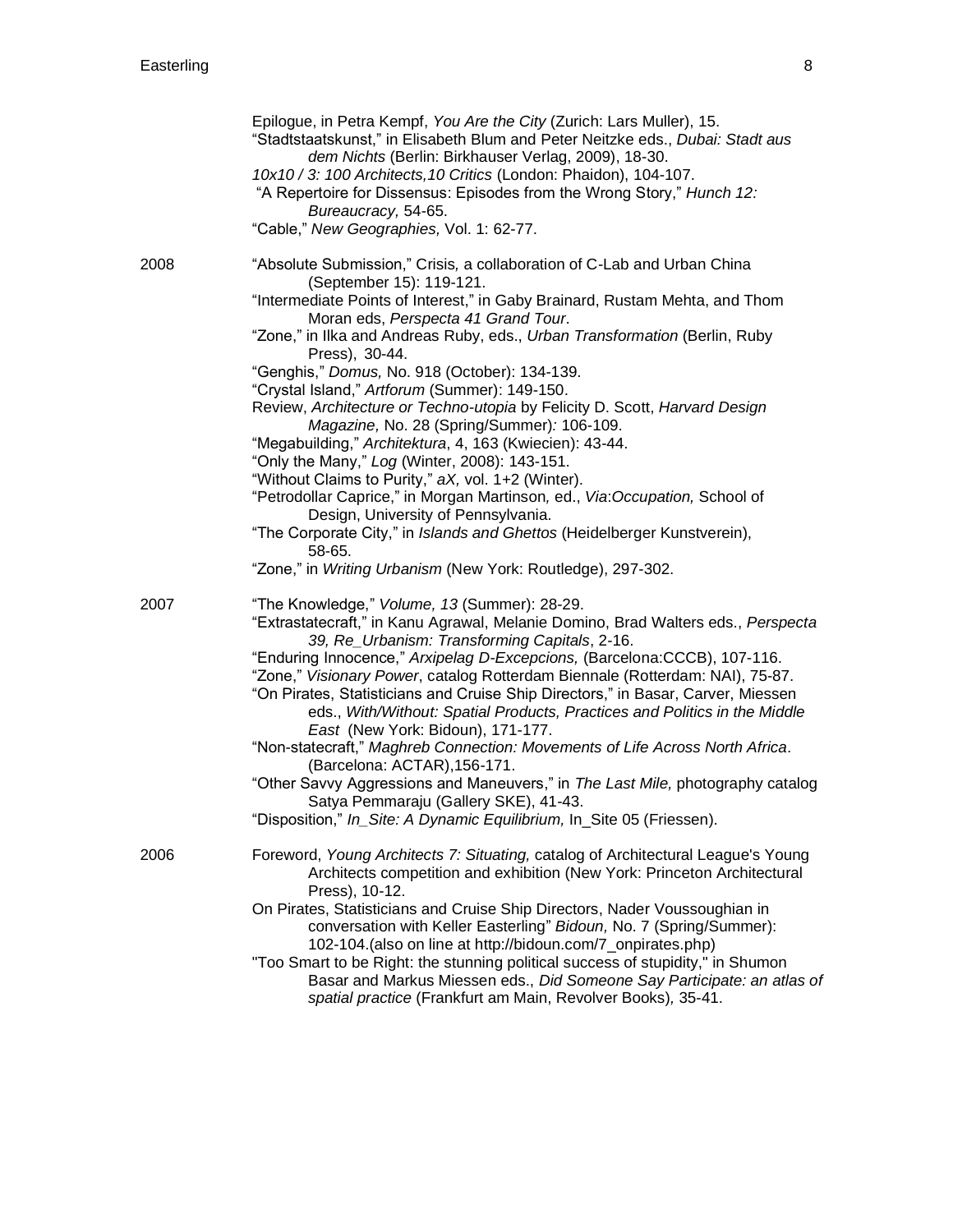| 2005 | "With Satellites: Remote Sensing in South Asia and the Middle East," ed. Brian<br>McGrath and Grahame Shane, AD, Sensing the 21 <sup>st</sup> Century: Close-up<br>and Remote Vol. 75 No. 6 (Nov/Dec): 64-69.<br>"North Korea Love Boat," in Joan Ockman and Salomon Frausto eds.,<br>Architourism, Buell Center for American Architecture (New York: Prestel):<br>126-131.                                                                                                                                                                                                                                                                                                                                                                                                                                                                                                                         |
|------|-----------------------------------------------------------------------------------------------------------------------------------------------------------------------------------------------------------------------------------------------------------------------------------------------------------------------------------------------------------------------------------------------------------------------------------------------------------------------------------------------------------------------------------------------------------------------------------------------------------------------------------------------------------------------------------------------------------------------------------------------------------------------------------------------------------------------------------------------------------------------------------------------------|
|      | "Wildcards: a Game of Orgman," Palimpsest (Spring).<br>"Not Everything," Volume #2 (Summer).<br>"Architect-at-large," Volume #1 (Spring).<br>"Believers and Cheaters," Log (Spring).                                                                                                                                                                                                                                                                                                                                                                                                                                                                                                                                                                                                                                                                                                                |
| 2004 | "The Confetti of Empire," Cabinet: Seas Issue No. 16 (Winter): 100-103.<br>"Planning Weaponry," Review of Territories: Islands, Camps and other States of<br>Utopia, Harvard Design Magazine (Fall): 94-96.<br>"Offshore," Anselm Frank and Eyal Weizman, eds., Territories: the Frontiers of<br>Utopia and Other Facts on the Ground (Berlin: Verlag der Buchhandlung<br>Walther König): 19-23.                                                                                                                                                                                                                                                                                                                                                                                                                                                                                                    |
| 2003 | "Orgman," chapter in Stephen Graham, ed., The Cybercities Reader<br>(London: Routledge): 179-184.<br>"Subtraction," Perspecta 34 (Cambridge: MIT Press); 80-93.<br>"Conveyance 'Germs': Elevators, Automated Vehicles, and the Shape of Global<br>Cities," Catalog essay for Up, Down and Across: Elevators, Escalators, and<br>Moving Sidewalks (New York: Merrel); 125-140.<br>"On Urbanisms and Utopias" conversations with Greg Lynn, Winy Maas and<br>Easterling, Constructs (Fall): 8-9.<br>"Thoughts on Global Agglomerations, Networks and the Individual," Global<br>Trajectories issue of 306090 04 (New York: Princeton Architectural Press).                                                                                                                                                                                                                                            |
| 2002 | "Tomato World," Praxis Landscape, no. 4: 116-123.<br>"I Love DPRK," Harvard Design Magazine, no. 17 (Fall 2002/Winter): 64-70.<br>"A-WARE" in Journal of Architectural Education, special digital issue.<br>"High Line: Plotting NYC" Constructs (Fall).<br>"Enduring Innocence," Grey Room, Special Issue on 9/11, No. 7 (Spring): 106-113.<br>"High Line: Plotting NYC" in Defining Digital Architecture: 2001 Feidad Award,<br>(Basel: Birkhauser), 176.<br>"Parrando's Paradox: Error in Holy Lands," Michael Sorkin, ed., The Next<br>Jerusalem: Sharing the Divided City (New York: Monacelli Press),<br>170-187.<br>"Error," Pasajes de Arquitectura y Crítica, vol. 4, no. 38, 42-47.<br>"Enduring Innocence," chapter in Sharon Zukin and Michael Sorkin, eds., After the<br>World Trade Center (New York: Routledge), 189-196.<br>"Error" in Landscape Urbanism, Journal AA (London: AA). |
| 2001 | "Walter Pitts," Cabinet, Evil Issue, No. 5 (Winter): 33-36.<br>"On My Individual Experience," Scroop, Cambridge Architecture Journal, 13:4.                                                                                                                                                                                                                                                                                                                                                                                                                                                                                                                                                                                                                                                                                                                                                         |
| 2000 | "Error and Excorporation," catalog essay in What If (Moderna Museet).<br>"Container," Artistic Practice in the Network (New York: Eyebeam Atelier).<br>"Wildcards: components of global development," Metalocus.<br>"Conditioning Infrastructure," Practice Practice Praxis (Toronto: YYZ Books):<br>44-57.                                                                                                                                                                                                                                                                                                                                                                                                                                                                                                                                                                                         |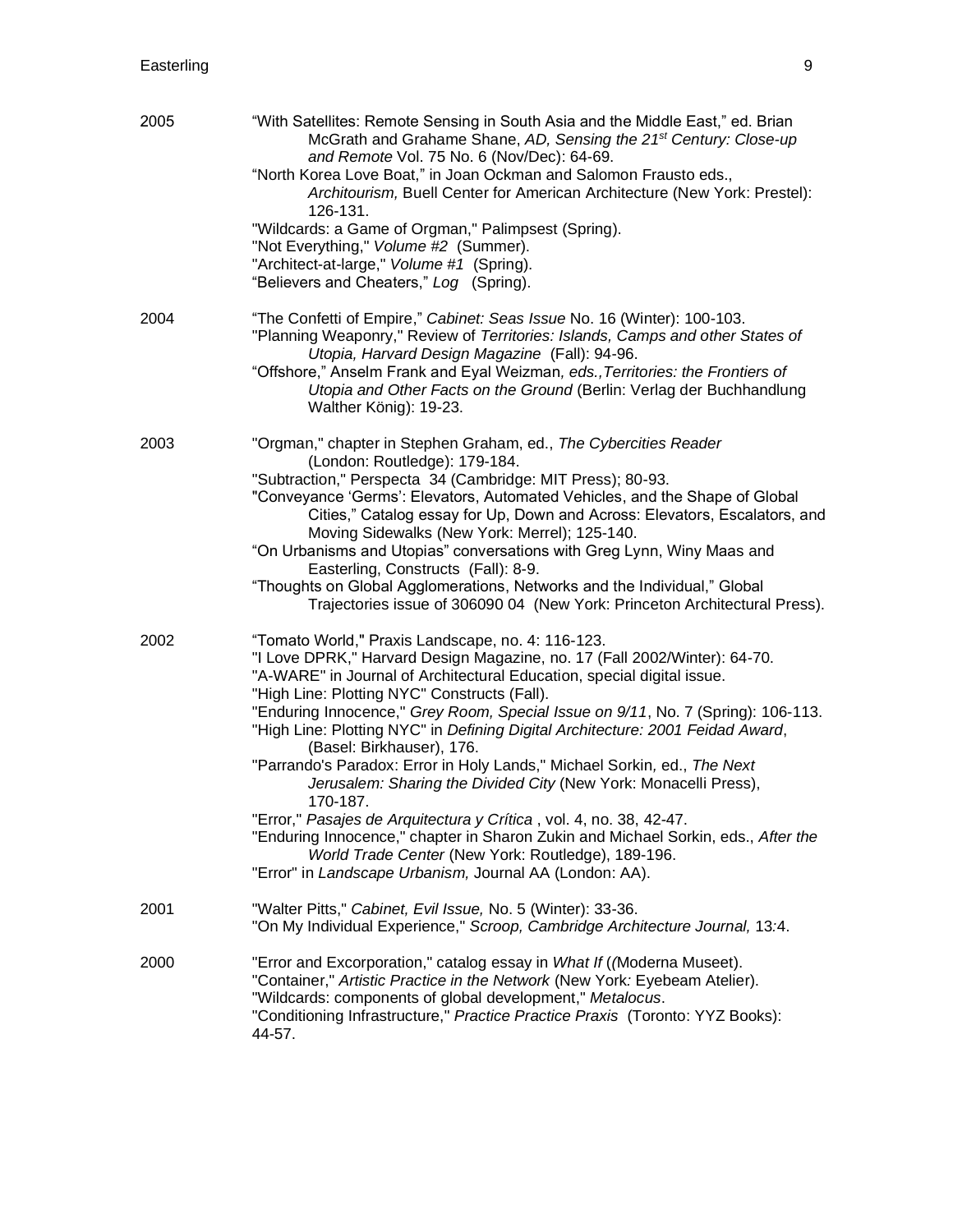| 1999 | "Real Estate Products: Four Site Plans, " Atlantica: 4-19.<br>"A Short Contemplation on Money and Comedy," Thresholds, 18: 12-16<br>"Interchange and Container: The New Orgman," Perspecta 30 Settlement<br>Patterns: 112-121. |
|------|--------------------------------------------------------------------------------------------------------------------------------------------------------------------------------------------------------------------------------|
| 1998 | "Distributive Protocols: Residential Formations," Beauty is Nowhere.                                                                                                                                                           |
| 1997 | "Partial Glossary," in Suspension, Documenta X (Edition Schellmann).<br>"Siting Protocols," Suburban Discipline, Storefront Books (New York: Princeton<br>Architectural Press): 20-31.                                         |
| 1996 | "Switch," City Speculations Catalog (New York: Princeton Architectural<br>Press): 30-35.                                                                                                                                       |
| 1995 | "Network Ecology," in Landscape(s) issue of Felix, vol. 2, no.1: 258-265.<br>"Call it Home," Urban Ecologist, No. 1: 14-15.                                                                                                    |
| 1994 | "Call it Home," Assemblage, No. 24: 258-265.                                                                                                                                                                                   |
| 1993 | "Perceiving Action," Offramp, SCI-ARC Journal, vol. 1, no. 5: 63-70.<br>"American Town Plans" excerpted in Any (July/August).                                                                                                  |
| 1992 | "Volume," On Making, Pratt Journal (New York: Rizzoli): 90-95.                                                                                                                                                                 |
| 1991 | "Observations," catalog article for Bearings exhibition catalog (New York: Princeton<br>Architectural Press): 78-80.                                                                                                           |
| 1989 | "He's Been Watching Us," review of William H. Whyte's City, Princeton Alumni<br>Magazine, (June).                                                                                                                              |
| 1985 | "Public Enterprise," Landscape, Princeton Architecture Journal, Vol. 2: 35-43                                                                                                                                                  |

## **EXHIBITIONS**

| 2019 | Seoul Biennale for Architecture and Urbanism, September.                           |
|------|------------------------------------------------------------------------------------|
| 2019 | MANY, Wrightwood 659, Chicago, February.                                           |
| 2018 | MANY, US Pavilion, 2018 Venice Architecture Biennale, May.                         |
| 2016 | You Won't Be Able To Do It, Istanbul Design Biennale, October.                     |
|      | Gift City, Test Site, Henry Art Gallery, Seattle, Washington.                      |
| 2015 | Subtraction Games Lux Projection on Beinecke Library with Lisa Albaugh and         |
|      | Samantha Jaff, April 10, Beinecke Library, New Haven, Connecticut                  |
| 2014 | Venice Biennale with OMA/AMO, Floor, Central Pavilion Elements Exhibition,         |
| 2014 | Letters to the Mayor, Storefront for Art and Architecture, April                   |
| 2010 | Some True Stories, Taubman College of Architecture and Urban Planning,             |
|      | University of Michigan                                                             |
| 2009 | Convergence, Ordos Art Gallery, Ordos, Inner Mongolia                              |
| 2008 | Some True Stories, Storefront for Art and Architecture, New York                   |
|      | Exhibition gathered two works by Easterling (Floor and Cable) and former Yale      |
|      | students now in practice. Initiated in Yale research studios and seminars, the     |
|      | designs presented indistinguishable mixtures of fact and fiction regarding global  |
|      | infrastructure innovations such as high-speed rail, new vehicles and new materials |
|      |                                                                                    |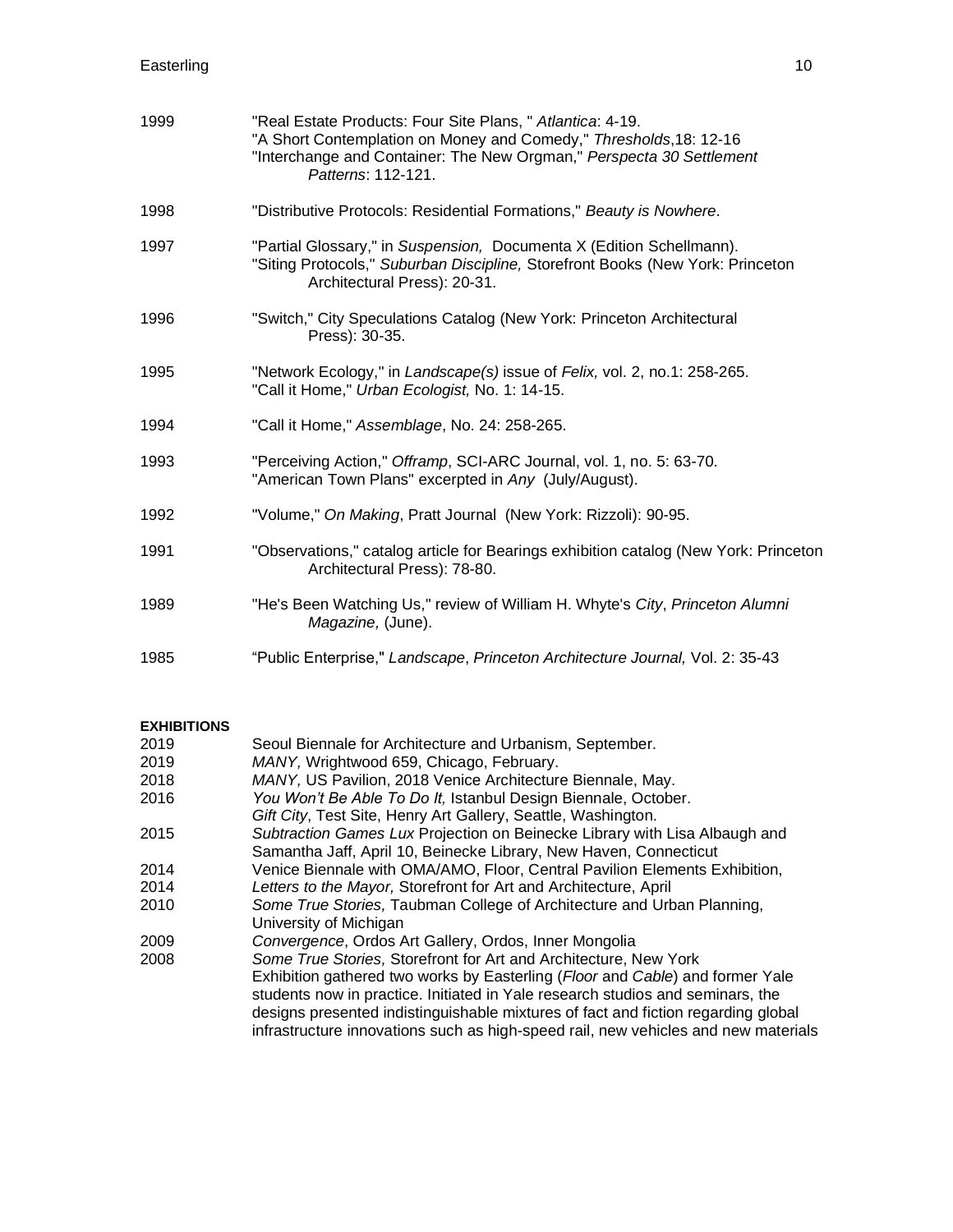|         | Reviews: ARTCAT, http://zine.artcat.com/2008/12/some-true-stories-at-the-                                                                             |
|---------|-------------------------------------------------------------------------------------------------------------------------------------------------------|
|         | store.php, http://infranetlab.org/blog/category/networks/politics-networks/,                                                                          |
|         | Constructs, Spring 2009                                                                                                                               |
| 2008    | 13:100 Thirteen New York Architects Design for Ordos, Architectural League, NY                                                                        |
| 2007    | Envisioning Power, "Corporate City" Rotterdam Biennale                                                                                                |
| 2002    | Reclaiming the High Line, Municipal Arts Society, spring                                                                                              |
| 2001    | Arverne, Architectural League, New York                                                                                                               |
|         | Collaboration with Diana Balmori, Deborah Berke and Peggy Deamer. Design of<br>manufactured, energy-efficient housing for a site in Arverne, New York |
| 2000    | Keep, a laser fabricated mobile storage infrastructure, Rico, Brooklyn, fall 2000.                                                                    |
| 1999    | Wildcards: the components of global organization, Yale, October 25-November 19                                                                        |
|         | Exhibition of website funded by Yale's Digital Media Center for the Arts                                                                              |
| 1998    | American Architecture at the Edge, American Academy in Rome,                                                                                          |
|         | Rome April, 1998; Parsons and UCLA, 1999                                                                                                              |
| 1995    | City Speculations, Queens Museum, Fall 1995, "Switch"                                                                                                 |
|         | Reviews: Art Forum, (April 1996). Newsday: Time Out, Arcollage                                                                                        |
| 1995    | Split Level, Art in General, New York March-April 1995                                                                                                |
| 1994    | House Rules, Wexner Center, September-December1994,                                                                                                   |
|         | Installation of videodisc: Call it Home: The House that Private Enterprise Built                                                                      |
| 1992    | Demonstrations and Diagrams, an exhibition of Easterling set designs, planning<br>proposals, and demonstration homes-Parsons School of Design         |
| 1988-91 | Curator, Bearings; Faculty Architecture in North America-Parsons School of<br>Design, 1988 and 1991                                                   |

# **LECTURES & CONFERENCES**

| 2020 | Conversation: Mark Wigley's Konrad Wachsmann's Television, December 5.<br>Conversation: Conversation: Andres Jaque's Superpowers of Ten, December 4.<br>Contesting Design with Bryan Lee, University of New Mexico, November 23.<br>More or Less Density, Accademia di Architettura di Mendrisio, October 30<br>No Normal, EGS, October 14-17.<br>Post-Pandemic Development, University of Uraguay, September 8.<br>Supermarket of Images, Jeu de Paume, July 6.<br>RadicalXChange Conference, June 20.<br>Fabula Festival, Ljubljana, Slovenia, February 28.<br>USC, School of Architecture, January 24                                                                                                                                                                                                                                           |
|------|----------------------------------------------------------------------------------------------------------------------------------------------------------------------------------------------------------------------------------------------------------------------------------------------------------------------------------------------------------------------------------------------------------------------------------------------------------------------------------------------------------------------------------------------------------------------------------------------------------------------------------------------------------------------------------------------------------------------------------------------------------------------------------------------------------------------------------------------------|
| 2019 | Mellon Forum: Dialogue with Tali Hatuka, December 2<br>HSLU School of Architecture, Lucerne, November 29<br>S AM Schweizerisches Architekturmuseum, Basel, November 28<br>ETH, Zurich, November 27<br>Fox Fellow Forum, Yale University, October 21<br>European Graduate School, National Library, Malta, October 18<br>Debates on Development and Culture, Katholieke University, Leuven, Belgium,<br>October 15.<br>Lexicon for the 21 <sup>st</sup> Century, Kaaitheater, Brussels, Belgium, October 14<br>University of Pennsylvania, Philadelphia, September 11<br>Academy of Global Humanities and Critical Theory, Bologna, Italy, July 2<br>Art After Culture, e-flux, June 14<br>Sculpture Center, New York, June 12<br>Balsillie School of International Affairs, Toronto, June 6<br>Infrastructural Reading, City, University of London |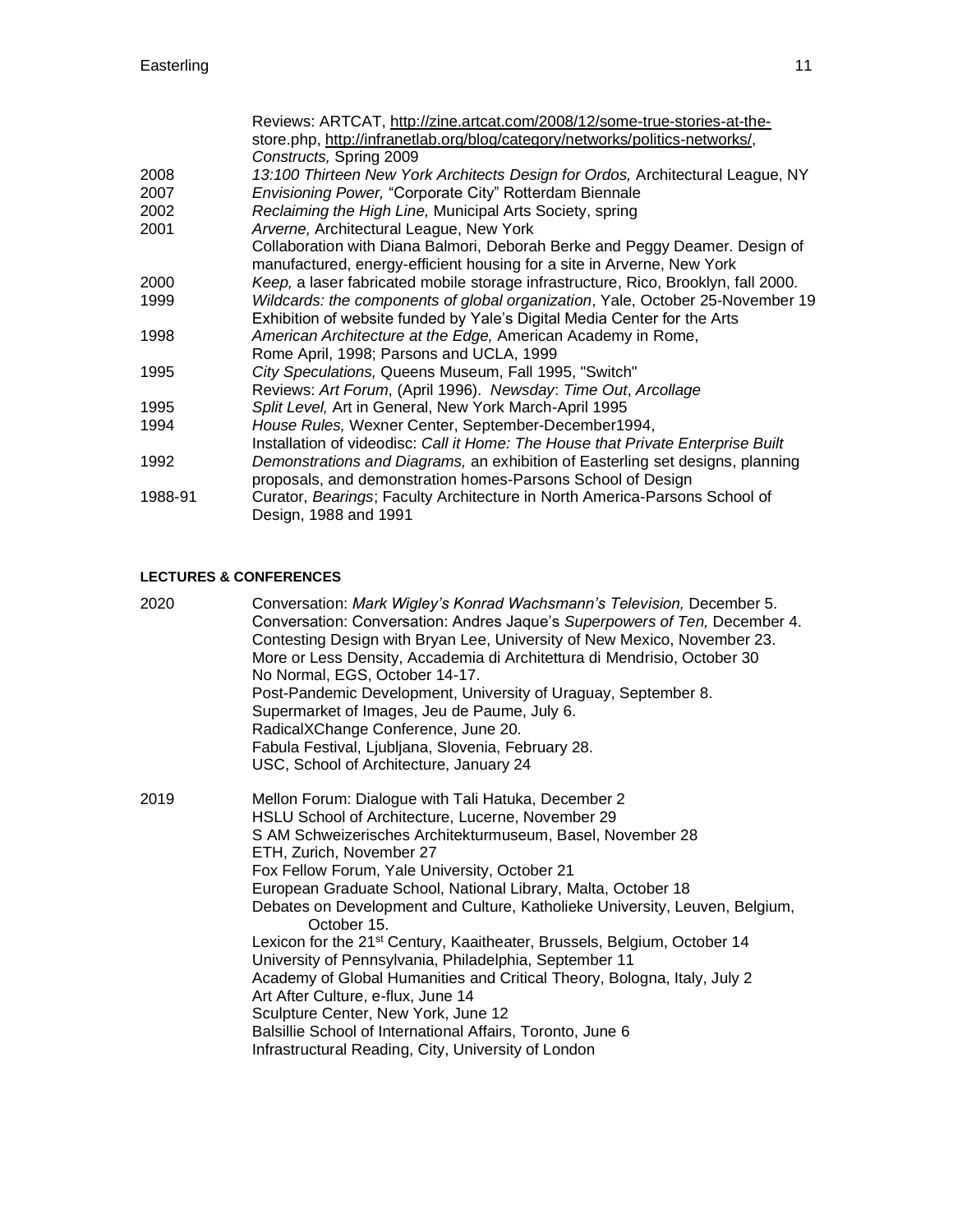|      | Bartlett, London, June 3<br>Program in Art, Culture and Technology, MIT, April 29<br>Palfest, Ramallah, Palestine<br>"Medium Design," University of Washington, Pullman, Washington<br>Sawyer Seminar, New School, March 28<br>Strelka, March 19<br>"Medium Design," Thyssen-Bornemisza Art Contemporary and the Academy of                                                                                                                                                                                                                                                                                                                                                                                                                                                                                                                                                                                                                                                                                                                                                                                                                                                                                      |
|------|------------------------------------------------------------------------------------------------------------------------------------------------------------------------------------------------------------------------------------------------------------------------------------------------------------------------------------------------------------------------------------------------------------------------------------------------------------------------------------------------------------------------------------------------------------------------------------------------------------------------------------------------------------------------------------------------------------------------------------------------------------------------------------------------------------------------------------------------------------------------------------------------------------------------------------------------------------------------------------------------------------------------------------------------------------------------------------------------------------------------------------------------------------------------------------------------------------------|
|      | Fine Arts, Prague, March 16<br>"Medium Design," Berlage Institute, Delft, March 15<br>Campos de Invisibilidade, February 2<br>"Un-Working Platforms," Taubman College of Architecture and Urban Planning,<br>University of Michigan, January 28<br>On Circulation, Bergen Kunsthall, Bergen, Norway, January 12                                                                                                                                                                                                                                                                                                                                                                                                                                                                                                                                                                                                                                                                                                                                                                                                                                                                                                  |
| 2018 | Schelling Awards, KIT, Karlsruhe, Germany, November 14<br>"Medium Design," Cooper Union, October 11<br>"Medium Design," Ohio State, Columbus, Ohio, September 12<br>"Medium Design," Academy of Art University, San Francisco, September 10<br>"Medium Design," Datatopia, Floating University, Berlin, August 31<br>"Medium Design," Empowering Mobilities Conference, Aalborg University,<br>Denmark, August 29<br>Bed-in, Dutch Pavilion, Venice Biennale, May 24<br>Climate Infrastructures, NYU, May 4<br>Prelude to the SHED, NY, NY, May 1<br>Columbia University Seminar in Media Theory and History, NY, NY April 9<br>Non-Compliant Bodies, Yale School of Architecture, April 7<br>"Medium Design," Columbia GSAPP, NY, NY, April 4<br>Renaissance Society at the University of Chicago, March 31<br>MANY, e-flux, NY, NY, March 12<br>Conversation with Pelin Tan, e-flux, NY, NY, March 7<br>Art Institute, NY, NY, February 21<br>"Medium Design," Texas Tech, Lubbock, Texas, February 9                                                                                                                                                                                                          |
| 2017 | Conference, What Time is It, CDSC/Sarai, Delhi, India, December 14<br>"Medium Design," Escuela de Architecture UC, Santiago, Chile, November 24<br>"Medium Design," Städelschule, Frankfurt, Germany, October 27<br>"Medium Design," European Graduate School, Malta, October 19<br>"Medium Design," Carnegie Mellon, Pittsburgh, PA, October 13<br>Conversation with Martin Beck, Artists Space, September 20<br>Helsinki Design Week, Helsinki, Finland, September 15<br>Satellite Sharjah Biennale, Ramallah, Palestine, August 11<br>"Medium Design," Strelka, Moscow, July 3<br>"Extrastatecraft," The Right to the Seas, Hydrarchy International, Hamburg,<br>Germany, May 26<br>"Split Screen," University of Costa Rica, San Jose, CR, May 19<br>"Subtraction," Pulitzer Art Organization, St. Louis, MO, May 6<br>"Retreat/Rebuild," Harvard Art Museums, Cambridge, April 22<br>Response, "Genealogies of the Excessive Screen," April 19<br>Conference, "What is Equality," University of Connecticut, April 17<br>Conference, "Where is the Critical Voice in Architecture Today, University of<br>Toronto, Toronto, April 7<br>CUNY, panel to launch Outlaw Territories by Felicity Scott, March 28 |
|      | Now is the Time of Monsters, HKW, Berlin, Germany, March 25                                                                                                                                                                                                                                                                                                                                                                                                                                                                                                                                                                                                                                                                                                                                                                                                                                                                                                                                                                                                                                                                                                                                                      |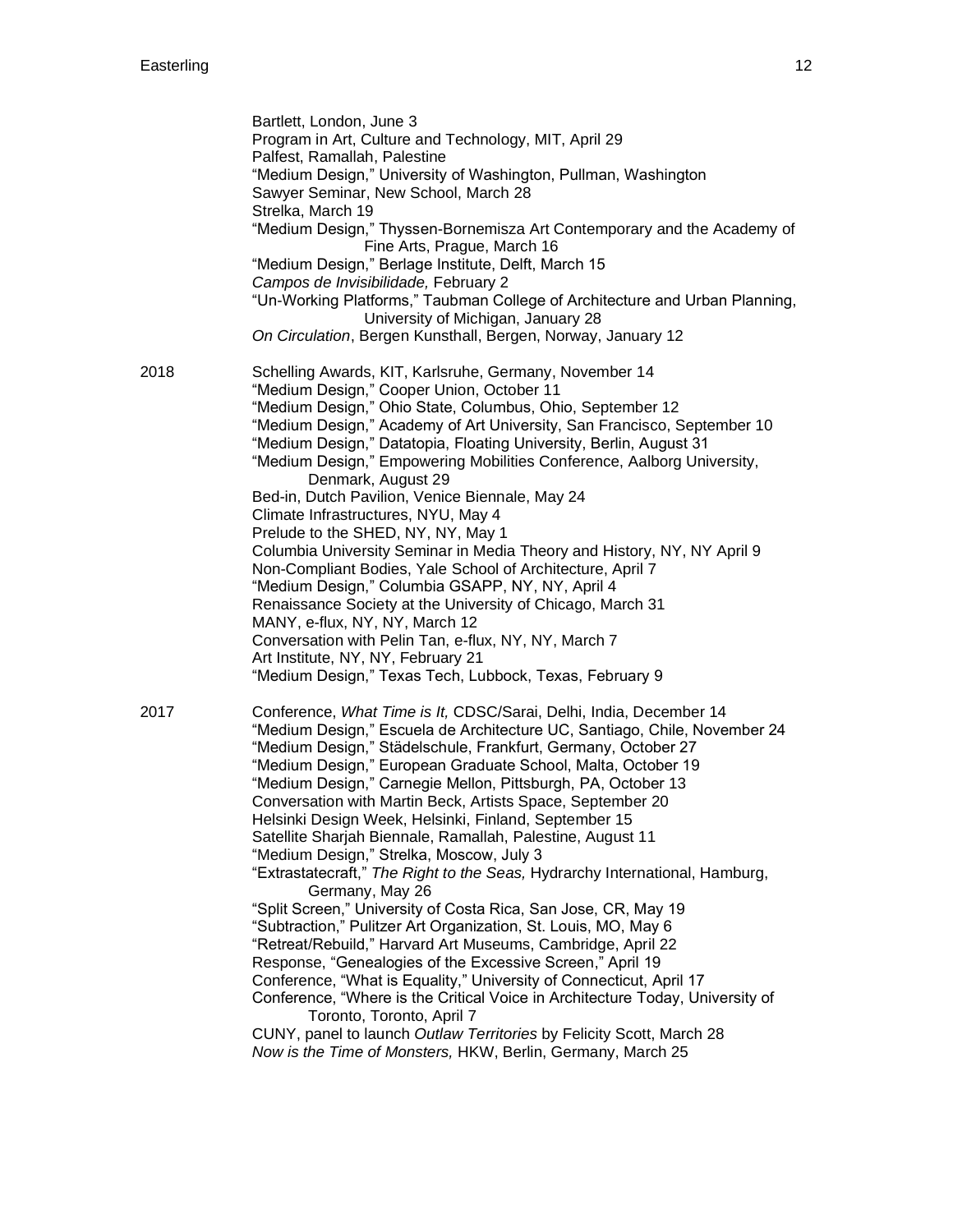|      | Ashkal Alwan, Home Work Program, Beirut, Lebanon, March 22<br>The Camp and the City, CUNY Graduate Center, NY, NY, February 22<br>"Split Screen," NYIT, NY, NY, February 1<br>"Extrastatecraft," Prefix Institute of Contemporary Art, Toronto, CA, January 24                                                                                                                                                                                                                                                                                                                                                                                                                                                                                                                                                                                                                                                                                                                                                                                                                                                                                                                                                                                                                                                                                                                                                                                                                                                                                                                                                                                                                                                                                                                                                                                                                                                                                                                                                                                                                                                                                                      |
|------|---------------------------------------------------------------------------------------------------------------------------------------------------------------------------------------------------------------------------------------------------------------------------------------------------------------------------------------------------------------------------------------------------------------------------------------------------------------------------------------------------------------------------------------------------------------------------------------------------------------------------------------------------------------------------------------------------------------------------------------------------------------------------------------------------------------------------------------------------------------------------------------------------------------------------------------------------------------------------------------------------------------------------------------------------------------------------------------------------------------------------------------------------------------------------------------------------------------------------------------------------------------------------------------------------------------------------------------------------------------------------------------------------------------------------------------------------------------------------------------------------------------------------------------------------------------------------------------------------------------------------------------------------------------------------------------------------------------------------------------------------------------------------------------------------------------------------------------------------------------------------------------------------------------------------------------------------------------------------------------------------------------------------------------------------------------------------------------------------------------------------------------------------------------------|
| 2016 | "Split Screen," Pontifical Catholic University of Chiles, December 13<br>Design for This Century, Parsons/New School, December 8<br>Dialogue Stephen Graham, Vertical, Skyscraper Museum, November 29<br>KADK, Copenhagen, November 22<br>Open School East, London, November 18<br>"Split Screen," Whitechapel Gallery, London, November 17<br>Cabinet, November 15<br>"Art and Law," SVA, November 14<br>"Things That Don't Happen and Shouldn't Always Work, Yale, November 3<br>"Extrastatecraft," University of Tennessee, October 27<br>"Superhumanity," Istanbul Design Biennale, October 21<br>"English," Yale School of Architecture, October 14<br>European Graduate School, Saas-Fee, Switzerland, June 16<br>"Extrastatecraft," Banff, Canada, June 9<br>"Extrastatecraft," University of Thessaly, Athens, Greece, May 30<br>"Extrastatecraft," Baltic Pavilion, Venice Biennale, May 27<br>Belligerant Eyes Panel, Fondazione Prada, Venice Biennale, May 26<br>German Pavilion, Venice Biennale, May 26<br>"Extrastatecraft," Eikones, Basel, May 24<br>"Extrastatecraft," University of Houston, Houston, Texas, May 19<br>De Dependance Debate, Rotterdam, Netherlands, May 7<br>Rotterdam Biennale, Rotterdam, Netherlands, May 5<br>"Extrastatecraft," Cal Poly, San Luis Obispo, California, April 22<br>"Extrastatecraft," Cornell, Ithaca, New York, April 13<br>Keynote, Holcim Forum, Detroit, Michigan, April 7<br>Learning from Gulf Cities, NYU, NY, NY, April 1<br>"Subtraction," University of Copenhagen, Copenhagen, Denmark, March 18<br>"Tingbjerg: A District in Copenhagen," Tingbjerg, Denmark, March 18<br>Velux Fellowship, Refugee Workshop, KADK, Copenhagen, Denmark, March 11<br>"How Institutions Think," Bard/Luma Foundation, Arles, France, February 27<br>"Extrastatecraft," Art Center College of Design, LA, California, February 24<br>"Extrastatecraft," Cal Tech, LA, California, February 23<br>Dialogue with Jacob Appelbaum, Transmediale, Berlin, Germany, February 6<br>Keynote with Eyal Weizman, Transmediale, Berlin, Germany, February 5<br>Taking Buildings Down Panel, Storefront, NY, NY, January 12 |
|      | "Extrastatecraft," Dutch Art Institute, Arnheim, Via Skype, January 10                                                                                                                                                                                                                                                                                                                                                                                                                                                                                                                                                                                                                                                                                                                                                                                                                                                                                                                                                                                                                                                                                                                                                                                                                                                                                                                                                                                                                                                                                                                                                                                                                                                                                                                                                                                                                                                                                                                                                                                                                                                                                              |
| 2015 | D4TC, New School, NY, NY, December 10<br>"Extrastatecraft," November 30, AD Whitehouse, Cornell, Ithaca, NY<br>"Extrastatecraft," November 19, Rhode Island School of Design, Providence, RI<br>"Extrastatecraft," November 16, Carleton, Ottawa<br>Extreme Present, Dialogue with Shumon Basar, November 13, Metropolitan<br>Museum of Art, NY, NY<br>Åzone Summit, November 7, Guggenheim Museum, NY, NY<br>"Extrastatecraft," November 4, University of Washington, Seattle<br>"Extrastatecraft," November 2, IIT, Chicago<br>Google SPAN, October 29, NY, NY<br>"In-between Economies," October 21, Copenhagen, Denmark                                                                                                                                                                                                                                                                                                                                                                                                                                                                                                                                                                                                                                                                                                                                                                                                                                                                                                                                                                                                                                                                                                                                                                                                                                                                                                                                                                                                                                                                                                                                         |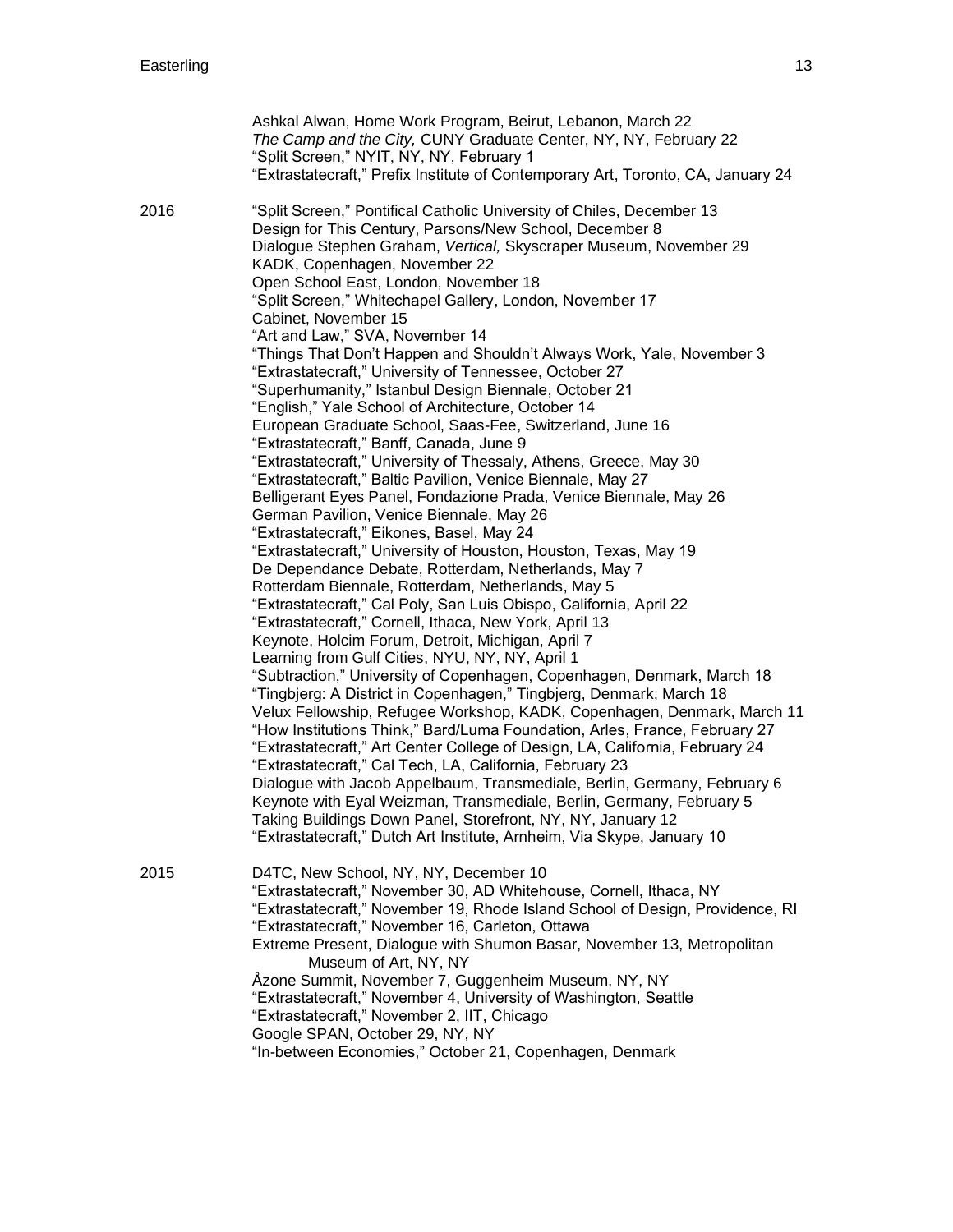- "Zooetics," October 1, Contemporary Art Center, Vilnius, Lithuania
- "Extrastatecraft," September 21, Vancouver, British Columbia
- "Zone," World Free Zone Convention, September 10, Washington, D.C.
- "Extrastatecraft," August 15, Izolyatsia, Kiev, Ukraine
- "Extrastatecraft," June 21, European Graduate School, Saas-Fee, Switzerland
- ["Extrastatecraft," May 28, New York Public Library, New York, New York](http://www.nypl.org/events/programs/2015/05/28/extrastatecraft-power-infrastructure-space-keller-easterling)
- "Extrastatecraft," May 22, [Wurttemburgischer Kunstverein, Stuttgart, Germany](http://www.wkv-stuttgart.de/en/program/2015/events/keller-easterling/)
- [A Forum on the Born-Digital Art Institution, May 15, New Museum, New York](http://www.newmuseum.org/calendar/view/a-forum-on-the-born-digital-art-institution-1)
- "Extrastatecraft," April 21, Woodbury University, Los Angeles, California
- "Extrastatecraft," April 19, Abrons Art Center, New York, New York
- CCCP Mediating Realities, April 18, New Inc. New Museum's Incubator, New York, NY
- [Inspiring Yale, April 16, Yale University, New Haven, Connecticut](http://www.inspiringyale.com/)
- "Extrastatecraft," April 7, Harvard University Graduate School of Design Cambridge, MA
- Conversation with Saskia Sassen about *Extrastatecraft* and *Explusions*, Response Laura Kurgan, April 3, Columbia University, New York, NY
- "Extrastatecraft," March 30, Liberal Party of the Yale Political Union, New Haven **Connecticut**
- "Being Minor Jaqueline Tyrwhitt and the Formation of International and Global Culture" March 20, Architectural Association, London, UK
- [Serpentine Gallery: An Evening on the Great Pacific Garbage Patch, March 19,](http://www.serpentinegalleries.org/exhibitions-events/evening-great-pacific-garbage-patch) Goethe [Institute, London, UK](http://www.serpentinegalleries.org/exhibitions-events/evening-great-pacific-garbage-patch)
- Oculus Book Talks: "Extrastatecraft," [March 16, Center for Architecture, NY](http://aiany.aiany.org/index.php?section=oculus) "Extrastatecraft," March 13, Berlage TU Delft
- Conversation with Hito Steyerl, March 8, Artists Space, NY, NY
- [Legal Medium Conference, February 28, Yale Law School, New Haven, CT](http://kellereasterling.com/talks/legal-medium) "Extrastatecraft," February 25, Rice Design Alliance, MFA, Houston, Texas
- Panel Discussion with Ann Laura Stoler, February 19, Yale University African American Studies and English, New Haven, Connecticut
- Aesthetics of Citizenship, February 18, University of Buffalo, Buffalo, NY "Extrastatecraft," February 2, Umea School of Architecture, Umea, Sweden Dialogue Series: Crossing Borders with Ramon Saldivar and Keller Easterling, January 19, Northwestern University, Evanston, Illinois
- 
- 2014 "Why can we…." December 15, Conversation with Ellis Woodman and Sam Jacob, Yale
	- "Extrastatecraft," December 11, London School of Economics
	- "Extrastatecraft," December 10, Barlett
	- "Extrastatecraft," December 8, Edinburgh ECA
	- "Extrastatecraft," December 4, AA Night School
	- "Extrastatecraft," December 1, Media + Modernity, Princeton
	- Montreal Biennale, FTF panel discussion, November 23
	- Judd Foundation, November 21
	- "Extrastatecraft," November 20, MIT
	- "Extrastatecraft," November 18, Storefront for Art and Architecture
	- "Extrastatecraft," November 13, Institute for Architecture and Technology, Copenhagen
	- Hybrid Spaces Conference, November 5, ETH, Bern, Switzerland
	- Panel 2014 Biennale, CCCP, Columbia, October 27
	- Extrastatecraft workshop, October 9-11, US Pavilion, Venice Biennale "Extrastatecraft," October 3, DPA, Madrid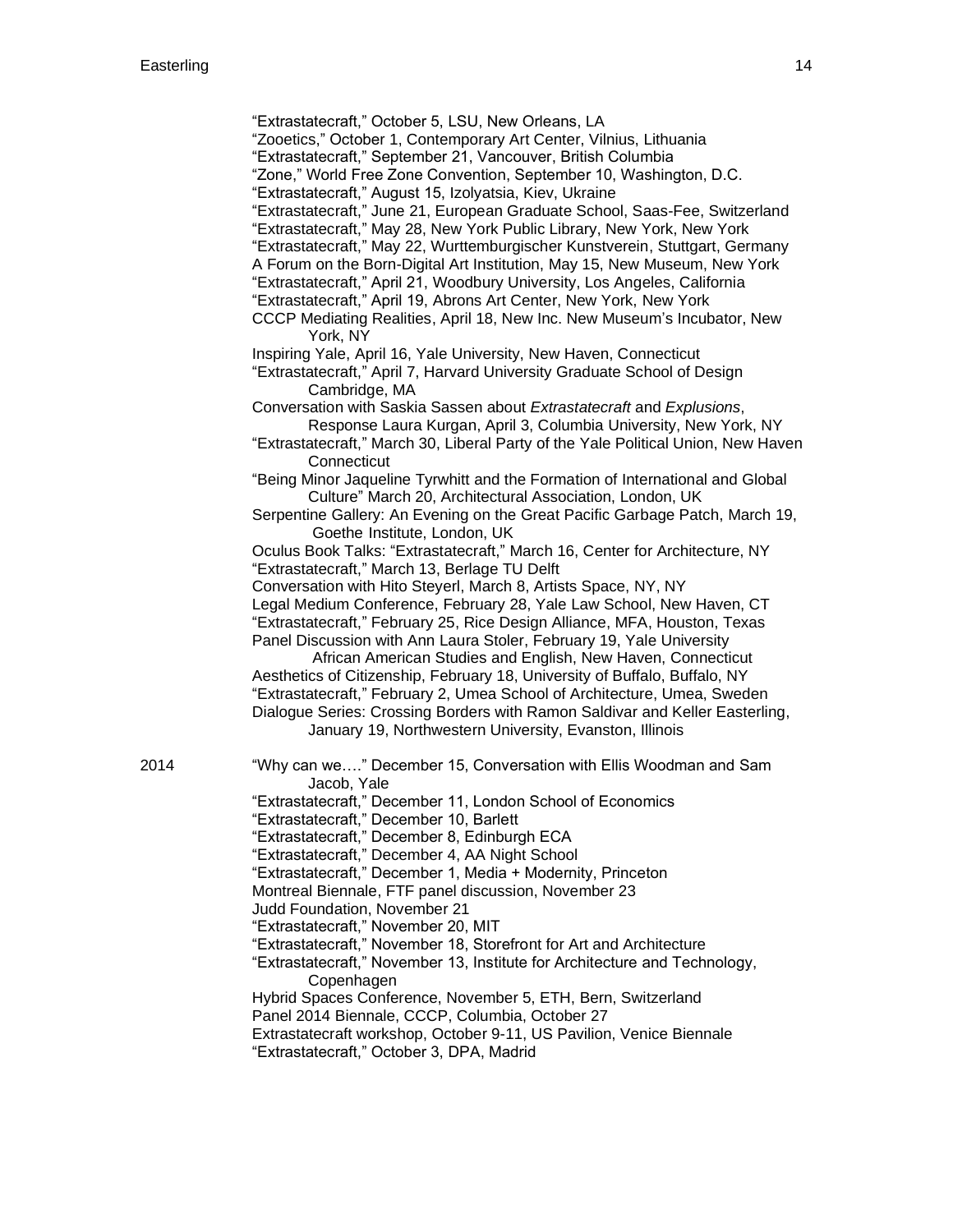|      | "Extrastatecraft," September 25, University of Houston<br>"Subtraction," September 19, Harvard, Urbanism/Landscape/Ecology<br>ThinkSpace conference, Zagreb, June<br>Keynote address, EDRA conference, New Orleans, May<br>"Subtraction," ThinkSpace, Zagreb, May<br>"Extrastatecraft," World Policy Institute, April<br>"Extrastatecraft," NJIT, March<br>"Extrastatecraft," Kent State, Ohio, March<br>Panel presentation, Zonal Logics conference, New School/NYU, February<br>"Extrastatecraft," Thousand Islands Salon, Heksinki, February<br>"Extrastatecraft," Aalto University, Helsinki, February                                                                                                                                                                                                                                                                                                                                                                                                                                                                                                                                                                                                                                                                                                                                                   |
|------|--------------------------------------------------------------------------------------------------------------------------------------------------------------------------------------------------------------------------------------------------------------------------------------------------------------------------------------------------------------------------------------------------------------------------------------------------------------------------------------------------------------------------------------------------------------------------------------------------------------------------------------------------------------------------------------------------------------------------------------------------------------------------------------------------------------------------------------------------------------------------------------------------------------------------------------------------------------------------------------------------------------------------------------------------------------------------------------------------------------------------------------------------------------------------------------------------------------------------------------------------------------------------------------------------------------------------------------------------------------|
| 2013 | "Extrastatecraft," University of Minnesota, Minneapolis, November<br>Conference Accelerationist Aesthetics, e-flux, New York, November<br>"Escape," Van Alen Institute, Issue Projects Room, New York, November<br>"Extrastatecraft," Architecture Association, London, November<br>"Subtraction," Test Sites Symposium CCA, San Francisco, October<br>Conference University of Belgrade, Architecture Utopia Realism, October<br>Conference MoMA, Rethinking Landscape with LeCorbusier, September<br>"Extrastatecraft." Improving Reality, Lighthouse, Brighton, September<br>TRB/Stanford Workshop on Road Vehicle Automation, Palo Alto, July<br>"Extrastatecraft," The Oslo School of Architecture and Design, Oslo, May<br>"Extrastatecraft," ETH, Zurich, May<br>Urban Mobility Project, an Audi/New Museum Collaboration, New York, May<br>Discerning Fictions Conference, CCCP, Columbia GSAPP, New York, April<br>"Tourist Utopias," University of Macau, Macau, April<br>"Evolutionary Infrastructure Symposium," University of Wisconsin, April<br>"No Road," Cambridge Talk Conference at the Harvard School of Design, March<br>"Determined Stupor," Conversations on Writing, Princeton PhD program, March<br>Global Art Forum, Doha, Qatar, March<br>"Extrastatecraft," SCI-ARC, March<br>"Extrastatecraft," Sonic Acts, Amsterdam, February |
| 2012 | "Extrastatecraft," Currencies and Collectives, Weltkulturen Museum, the<br>Städelschule and Frankfurt LAB, Frankfurt, January<br>Zentrum Geschichte des Wissens, Knowing How, Zurich, December<br>World Free Zone Convention Keynote, London, December<br>CCA, We will be making active form, November<br>AHRA Keynote, London, November<br>NYU, Extrastatecraft, November<br>Yale School of Architecture, Active Form, October<br>MCA, Visionary Cities Symposium, September<br>Princeton, Critical Politics, September<br>Protoecologics, Rovinj, Croatia, Active Form, September<br>Strelka Press Moscow, Active Form, June<br>CCCP/GSAP, Promiscuous Encounters, March<br>University of Buffalo, Active Form, March<br>Buell Center GSAP/MoMA, What is Foreclosed? February                                                                                                                                                                                                                                                                                                                                                                                                                                                                                                                                                                              |
| 2011 | Michigan State University, Power Conference, October<br>Oslo, BSA, We will be making active form, September<br>Temple University, September<br>Response: Van Alen Institute, Life at the Speed of Rail, Washington, D.C., July                                                                                                                                                                                                                                                                                                                                                                                                                                                                                                                                                                                                                                                                                                                                                                                                                                                                                                                                                                                                                                                                                                                               |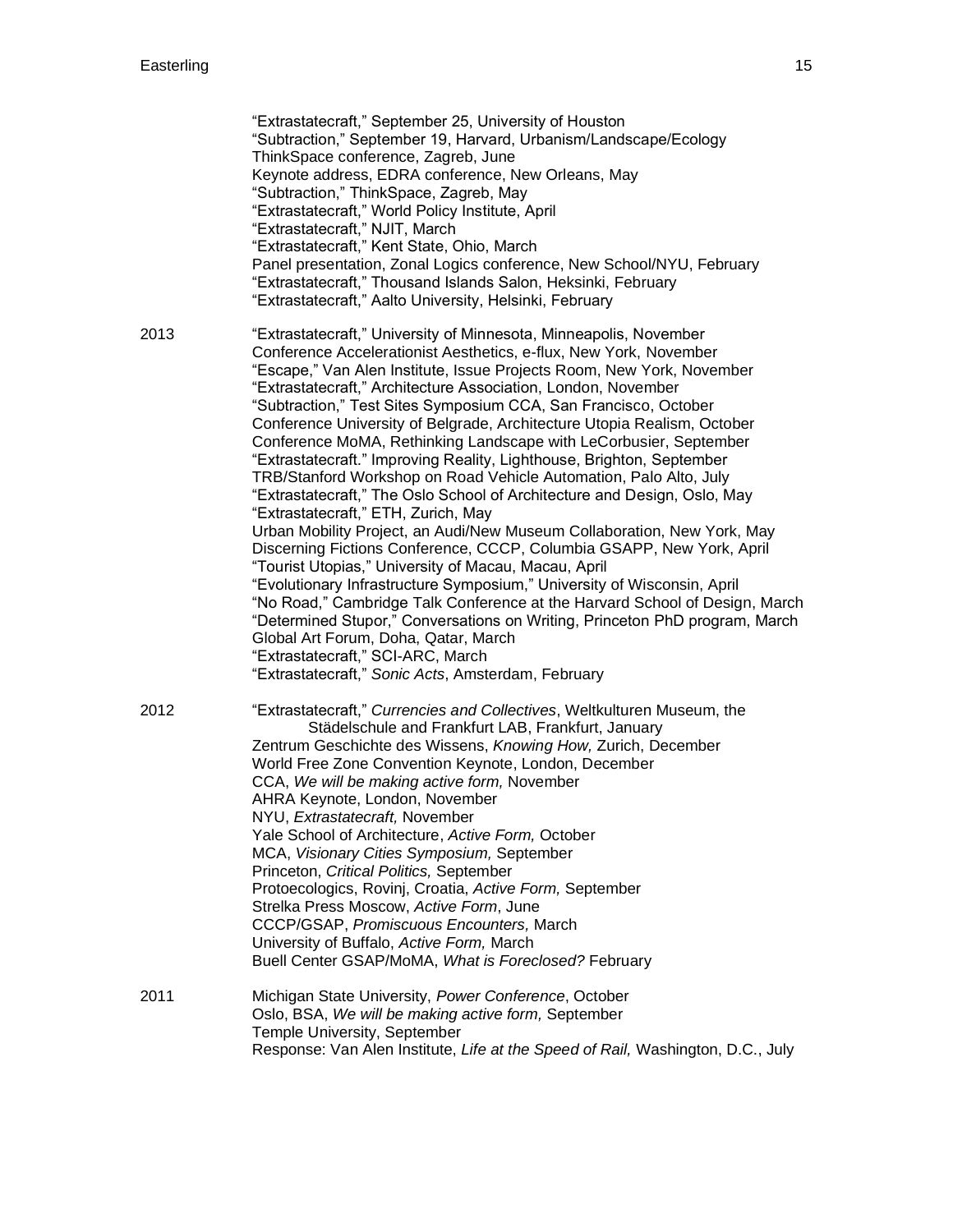|      | Cornell Executive Education, Kuwait Program, April, June<br>Response: Kevin Roche Symposium, Yale University, March                                                                                                                                                                                                                                                                                                                                                                                                                                                                                                                                                                                                                                                                        |
|------|--------------------------------------------------------------------------------------------------------------------------------------------------------------------------------------------------------------------------------------------------------------------------------------------------------------------------------------------------------------------------------------------------------------------------------------------------------------------------------------------------------------------------------------------------------------------------------------------------------------------------------------------------------------------------------------------------------------------------------------------------------------------------------------------|
| 2010 | Holcim Foundation Forum, Reinventing Construction, Mexico City, April 14-17<br>University of Michigan, February<br>University of British Columbia, March                                                                                                                                                                                                                                                                                                                                                                                                                                                                                                                                                                                                                                   |
| 2009 | Graduate Sessions, Syracuse University, 90-minute public interview, November 17<br>MoMA, Museum of Modern Art Conference, Revisiting the Universitas<br>Project, "Fables," October 24<br>Cornell Center for the Humanities, Ithaca, New York, "Disposition," October 23<br>University of Maastricht, Science and Technology Studies, "Zone," May 6<br>University of Washington, Seattle, two lectures, Critical Practice in a Globalizing<br>World: Borders and Networks, April 30-May 1<br>Bauhaus Colloquium: Architecture in the Age of Empire, Weimar, March 1-3<br>Woodbury University, San Diego/Tijuana, February 26                                                                                                                                                                |
| 2008 | Keynote, The Neoliberal Frontline: Urban Struggles in Post-Socialist Societies,<br>Zagreb, Croatia, "The Wrong Story," December 4-5.<br>Keynote, NYU Conference, Standards and Practices, November 14<br>TransThinking: Architecture in Mind, conference, TU Delft, October 31-November 1<br>13:100 Ordos Pecha Kucha, Architectural League, New York, October 17<br>Panel, Swiss Pavilion, Venice Biennale, September 13<br>Leverage, Evening Lecture/Master Class, Berlage, Rotterdam, June 2-6<br>ETH, April 7<br>Master class, SCI-ARC, Los Angeles, California, March 18-19<br>Shenzhen Urbanism Conference, New School, New York, February 15<br>Research on Research, Jan van Eyck Academie, Netherlands, February 7<br>Terms of Engagement, University of Pennsylvania, January 24 |
| 2007 | ComPlot, Guadalajara, Mexico, October 25<br>Penn State, October, 18<br>California College of Art, San Francisco, October 4<br>Umweg Uber China, HAU, Berlin, June 9<br>Postopolis, Storefront for Art and Architecture, June 2<br>Powerlounge, Rotterdam, May 29<br>Rotterdam Biennale, May 25<br>Coup de Dés conference, Barcelona, May 15<br>University of Pennsylvania, Evasions of Power, March 31<br>AA, London, March 12<br>UCLA, January 8                                                                                                                                                                                                                                                                                                                                          |
| 2006 | Harvard University, "Disposition Dubai," November 15<br>Ohio State University, October 25<br>ACSA Keynote, Woodbury University, Pasadena, October 12<br>Review: Burdens of Linearity, Catherine Ingraham, Constructs, Fall<br>Metropolis Graduate Program Master Class, Evening Lecture, Barcelona, June 19<br>Fundación Arquitectura COAM, Madrid, "Enduring Innocence," May 4<br>Museum of Contemporary Art, Novi Sad, Serbia, May 8<br>University of Belgrade, Belgrade, "Enduring Innocence", May 9<br>India China Institute, NYC, Conference Cities in a World of Migration, April 29<br>Syracuse University, Applications Symposium, April 12<br>UIC, Chicago, "Enduring Innocence," March 13                                                                                        |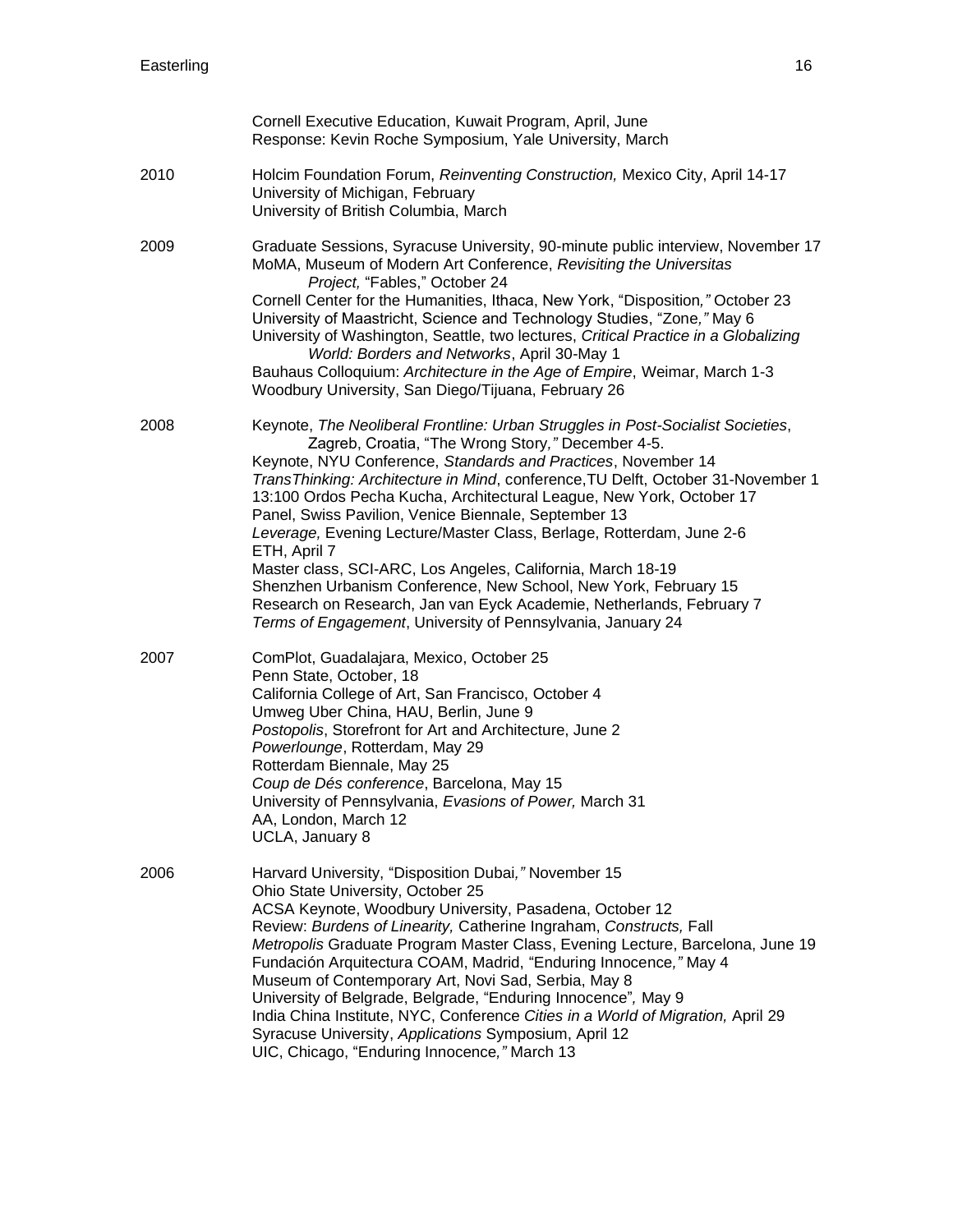|      | Columbia University, Up Close and Remote Symposium, March 6<br>Columbia University, Parathesis Symposium, February 4<br>University of Texas at Arlington, "Enduring Innocence," January 25                                                                                                                                                                                                                                                                                                                                                                                                                                                                                                                                                                                                                                                                                                  |
|------|---------------------------------------------------------------------------------------------------------------------------------------------------------------------------------------------------------------------------------------------------------------------------------------------------------------------------------------------------------------------------------------------------------------------------------------------------------------------------------------------------------------------------------------------------------------------------------------------------------------------------------------------------------------------------------------------------------------------------------------------------------------------------------------------------------------------------------------------------------------------------------------------|
| 2005 | Landscape Regionalism Symposium, University of Toronto, March 18-19<br>Rice Kennon Symposium, Rice University School of Architecture, April 1<br>In SITE Symposium, UCSD, April 5-7<br>Loophole Symposium, Harvard GSD, April 15-16<br>Cooper Union, "Enduring Innocence," April 21<br>Akademie der bildenden Künste, Vienna, "Enduring Innocence," May 30<br>Salzburg Seminar, Salzburg, "Duty Free Citizens," July 28<br>Columbia University, Cedric Price Summit, September 21.<br>Cornell University, "Enduring Innocence," October 18<br>University of Virginia, "Enduring Innocence," November 4<br>CCCB, Conference, Archipelagoes of Exception, Barcelona, November 11<br>Urban Center Books, New York City, December 13                                                                                                                                                            |
| 2004 | Yale University, "Enduring Innocence," September 27<br>Columbia University, "Believers and Cheaters", October 6<br>University of Pennsylvania, "Enduring Innocence," October 18<br>SCI-ARC, "Enduring Innocence," November 17<br>Columbia University, "Only the Many" Architecture After Powerpoint, February 8<br>University of Michigan, "Error," March 16<br>Co-organized and Moderated of the conference, Enclave, sponsored by Yale's<br>Center for the Study of Globalization, Yale's Center for the Study of Cities and<br>Globalization and Yale's School of Architecture. Co-organizer: Vyjayanthi Rao.<br>Participants included: Arjun Appadurai, Stefano Boeri, Xiangming Chen, Stephen<br>Graham, Ingo Gunther, David Joselit, Pankaj Joshi, Rahul Mehrotra, Allan<br>Sekula, AbdouMaliq Simone, and Peter Lamborn Wilson (a.k.a. Hakim Bey).<br>Reviews: Constructs, Fall 2004 |
| 2003 | The New School, Conference, The Future of War, "Pirate," April 24<br>Princeton University, "Terra Incognita," April 9<br>Yale University, Symposium, Local Sites of Global Practice, respondent<br>Center for 21st Century Studies, Milwaukee, "Pirates and Errors," Spring 2003                                                                                                                                                                                                                                                                                                                                                                                                                                                                                                                                                                                                            |
| 2002 | Columbia University, NYC, Architourism Conference, "I Love DPRK," November 16<br>RMIT, Melbourne, Australia, Edge Cities Conference, "Pirates," October<br>University of Utah, "I Love DPRK," Fall 2002<br>University of Pennsylvania, "Three Landscapes," April                                                                                                                                                                                                                                                                                                                                                                                                                                                                                                                                                                                                                            |
| 2001 | Yale University, "On Being Blue," Fall<br>Ohio State University, "Terra Incognita," October 17<br>Yale University, Arverne, Panel Discussion, Fall<br>University of Tennessee at Knoxville, "Organization Space," Spring<br>JAE, Panel Discussion, Baltimore, Spring<br>Lecture/Master class, Women in Design, University of Pennsylvania                                                                                                                                                                                                                                                                                                                                                                                                                                                                                                                                                   |
| 2000 | Cornell, "Terra Incognita," Fall<br>Syracuse, "Terra Incognita," Fall<br>Moderna Museet, Stockholm, "Error and Excorporation," September 2<br>Lecture/Master class Akademie der bildenden Künste, Vienna                                                                                                                                                                                                                                                                                                                                                                                                                                                                                                                                                                                                                                                                                    |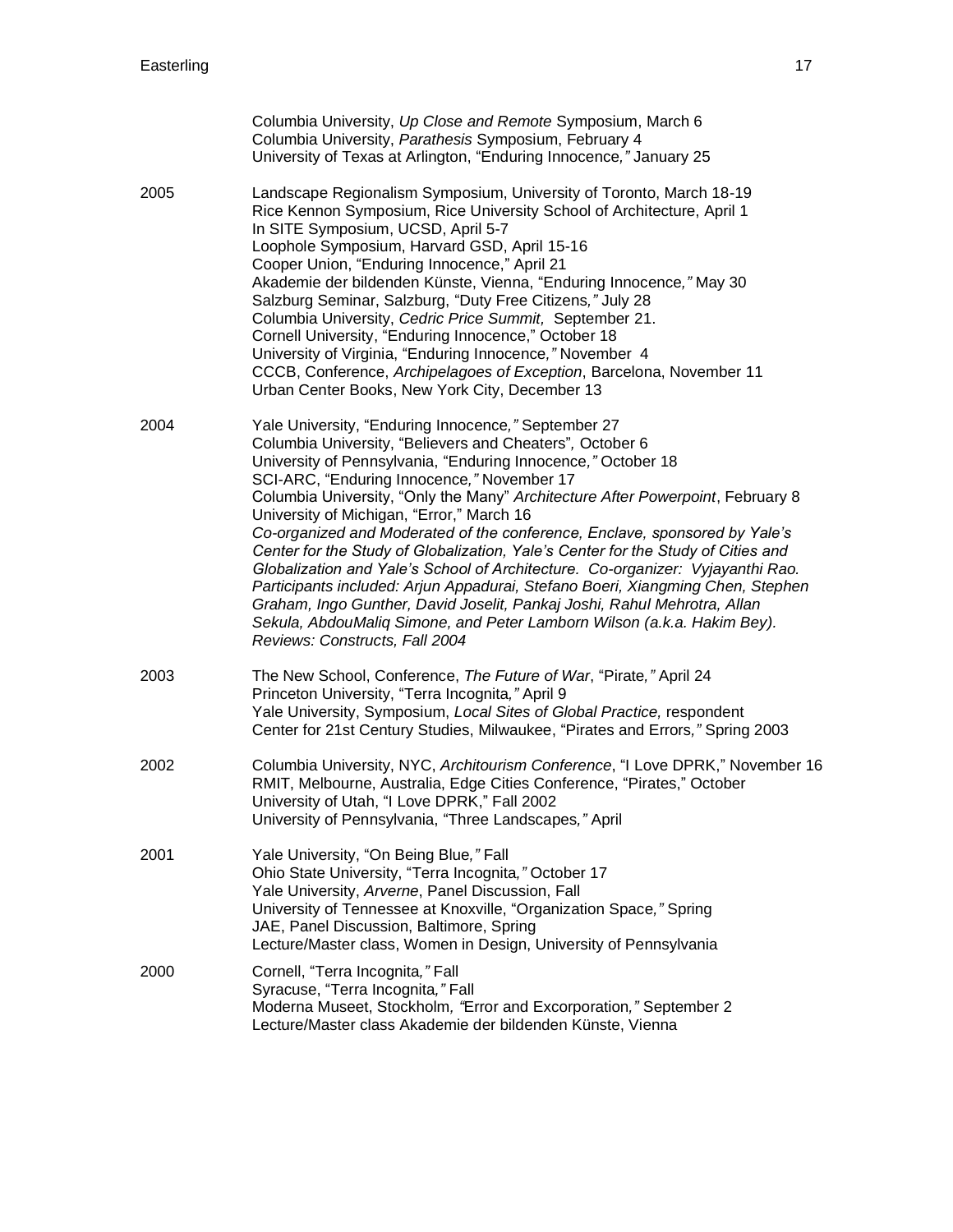|      | Museu d'Art Contemporani de Barcelona, MACBA, Barcelona "A Game of<br>Orgman," May, 2000,<br>RPI, DATA Scripts, March<br>Architectural League, "Remotes," March<br>Pratt, "Organization Sites," March                                                     |
|------|-----------------------------------------------------------------------------------------------------------------------------------------------------------------------------------------------------------------------------------------------------------|
| 1999 | Lecture/Master class Akademie der bildenden Künste, Vienna<br>Respondent to Martha Rosler, Buell lecture series, Columbia, Spring                                                                                                                         |
| 1998 | Yale School of Architecture, "Organization Space," September<br>University of Colorado, "Formatting: An Architecture of Multiples," March<br>Sarah Lawrence, "Subdivision," March                                                                         |
| 1996 | CUNY, Albany, "MacKaye's Geotechnics: Terrestrial Infrastructure," November                                                                                                                                                                               |
| 1995 | Parsons, "Network Ecology: Interstate to Internet," February<br>SCI-ARC, "Network Sites," February 22                                                                                                                                                     |
| 1994 | University of Toronto, "Reconditioning Networks," November 23<br>Carleton, "Economies of Subtraction," November, Public lecture associated with<br>semester as visiting critic, Fall 1994                                                                 |
| 1994 | Columbia University, "Network Ecologies," Summer AAD lecture serie<br>Pratt Institute, "Long Landscapes", February 24<br>CUNY, New York, "Mackaye's Geotechnics", Humanities and the City, March 9<br>Architectural League, "American Town Plans," Winter |
| 1993 | Wexner Center for the Arts, "Call it Home," Ohio State University<br>Parsons, Theory and Practice, Panel Discussion, Fall                                                                                                                                 |
| 1992 | Pratt Lectures, moderator, Blurring the Boundaries of Architecture                                                                                                                                                                                        |

# **TV/WEBCASTS**

| 2019 | "Will Self-Driving Cars Create Utopian Roadways? Not So Fast<br>https://marketscale.com/industries/transportation/self-driving-cars-future/ |
|------|---------------------------------------------------------------------------------------------------------------------------------------------|
| 2018 | Croatian Radio with Ana Dana Beros, Translation and Reading of "The One, the<br>Binary, the One-to-One and the Many"                        |
|      | https://radio.hrt.hr/ep/keller-easterling-jedan-u-paru-jedan-na-jedan-<br>mnostvo/203912/                                                   |
| 2015 | Laura Flanders Show, GRITtv, July 7, 2015;                                                                                                  |
|      | https://www.youtube.com/watch?v=Mwv0m75YPmY                                                                                                 |
| 2013 | Tax Free Tour, aired March 25, 2013 Dutch TV, VPRO,                                                                                         |
|      | http://www.youtube.com/watch?v=d4o13isDdfY                                                                                                  |
| 2008 | Webcast: Keynote, The Neoliberal Frontline: Urban Struggles in Post-Socialist                                                               |
|      | Societies, Zagreb, The Wrong Story, December 4-5, 2008.                                                                                     |
|      | http://www.operacijagrad.org/en/?page_id=70                                                                                                 |
|      |                                                                                                                                             |
|      |                                                                                                                                             |

Webcast: Interview ORDOS 100, Architectural League, August 2008 <http://archleague.org/2008/08/keller-easterling/>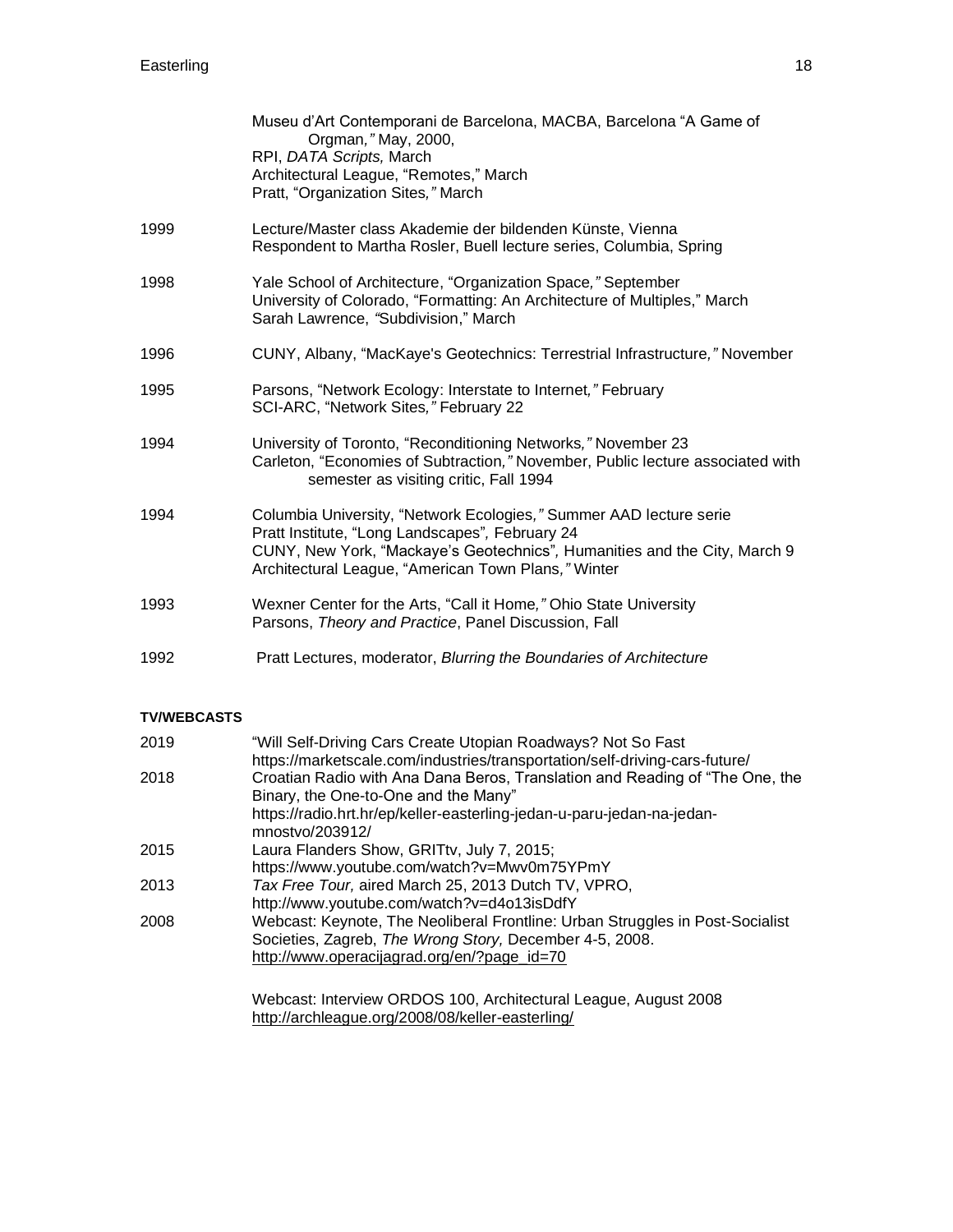| Webcast and DVD: The Power of Political Phantoms: Leveraging Global                |
|------------------------------------------------------------------------------------|
| Infrastructure, public lecture associated with Berlage Master class, June 3, 2008, |
| 19:00-21:00                                                                        |
| http://www.berlage-institute.nl/events/calendar/spring 2008                        |

2007 Webcast: Complot, October 25 <http://www.youtube.com/watch?v=CtIFNmXLSXs&feature=related>

> Webcast: Postopolis, June 2 <http://www.youtube.com/watch?v=7lOgi8TWFqs>

Webcast of Powerlounge: May 29, lecture on Dubai for Rotterdam Biennale followed by Interview with Michael Zeeman, Dutch writer and TV host of *Zeeman and Books*. [http://www.iabr.nl/2007/PowerNotes\\_06/top/134](http://www.iabr.nl/2007/PowerNotes_06/top/134)  (link to)<http://www.hollanddoc.nl/dossiers/34361779/>

### **WEB PUBLICATIONS**

**Installations** 2018 MANY, US Pavilion, 2018 Venice Biennale

| 2009-2010     | Extrastatecraft<br>Funded by the Jan van Eyck Academie, the site publishes on-going research<br>on global standard-making and other extra-state "soft law" as it affects<br>architecture and urbanism. The site maps new constellations of the ballooning<br>numbers of non-governmental and intergovernmental organizations. These are<br>keyed to short video/animations and longer essays. The site will remain as a<br>resource and archive to publish other similar projects by other researchers. The<br>first five contributions will be exhibited. |
|---------------|------------------------------------------------------------------------------------------------------------------------------------------------------------------------------------------------------------------------------------------------------------------------------------------------------------------------------------------------------------------------------------------------------------------------------------------------------------------------------------------------------------------------------------------------------------|
| 2001          | http://kellereasterling.com/media/the-high-line-plotting-nyc<br>The High Line: Plotting NYC<br>Four intertwining stories (real estate, business, programmatic and atmospheric)<br>contribute to active urban document-a web machine for designing the highline.                                                                                                                                                                                                                                                                                            |
| 1999          | http://kellereasterling.com/media/wildcards-the-components-of-global-<br>development- A Game of Orgman<br>The logistical rather then formal apparatus for a suite of five global companies and<br>their repetitive spatial products are compared or "played" as if components of a slot<br>machine.                                                                                                                                                                                                                                                        |
| 1995          | www.arch.columbia.edu/projects/faculty/call-it-home/index.html-Call it Home,<br>original essay and 500 stills from a larger laserdisc publication                                                                                                                                                                                                                                                                                                                                                                                                          |
| <b>Forums</b> |                                                                                                                                                                                                                                                                                                                                                                                                                                                                                                                                                            |
| 1998          | www.eyebeam.org On-line forum, Artistic Practice in the Network, participant with<br>Saskia Sassen, Ken Goildberg, Margaret Morse, Mark Tribe, Ravi Sundaram,<br>Gregory Ulmer, N. Katherine Hayles                                                                                                                                                                                                                                                                                                                                                        |
| 1997          | www.documenta.de/crandall, www.interport.net-Suspension, on line forum co<br>hosted with Jordan Crandall, in conjunction with Documenta X, 1997                                                                                                                                                                                                                                                                                                                                                                                                            |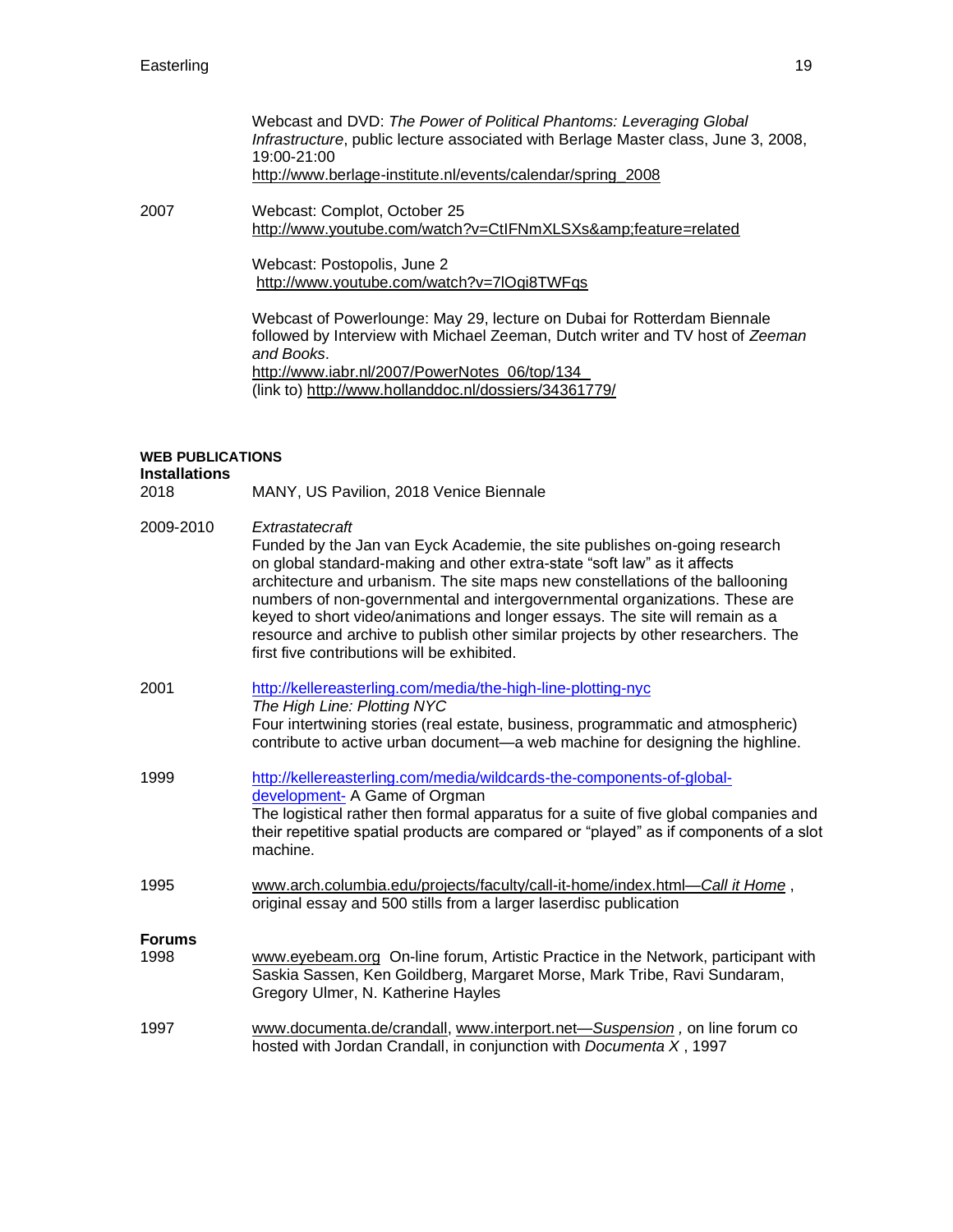## **Documents**

2002 [www.panix.com/~keller/](http://www.panix.com/~keller/) Website documenting design and writings by Easterling [http://www.library.yale.edu/art/—](http://www.library.yale.edu/art/—Call)*Call it Home,* Yale's on line selection

> [www.arch.columbia.edu/projects/studio/spring97/easterling/index.html—](http://www.arch.columbia.edu/projects/studio/spring97/easterling/index.html—Switch)*Switch, Fitting, Risk,* Columbia Graduate Studio Spring, 1997

#### **SELECTED REVIEWS: BOOKS AND DISCS**

For *Extrastatecraft: The Power of Infrastructure Space* **(selected reviews/interviews)**

John Harwood, "Global Entry: John Harwood on Keller Easterling's *Extrastatecraft*," *Artforum,* March, 2015.

Bradley L. Garrett, *Antipode: Radical Journal of Geography*, January, 2015. Jay Owens, *Icon*, January 23, 2015. Carson Chan, *Art Papers*, January/February 2015. Annie Coogan, *Oculus,* May 25, 2015.

Samuel Medina, "Urban Software," *Metropolis Magazine*, January, 2015. Amelia Stein, "Playing Spaces," *Guernica,* May 15, 2015.

#### For *Enduring Innocence: Global Architecture and its Political Masquerades*

Thomas de Monchaux, "The Age of Innocence," *Architects Newspaper,* April 19, 2006.

Vyjayanthi Rao, "Enduring Innocence," *Constructs,* Spring 2006.

Sherry McKay, "Spatial Production in the Age of Global Manoeuvres," *Building Research and Information,* Vol. 35, No, 1 (2007): 111-115.

Gregory Clancey, "Enduring Innocence," *Technology and Culture,* Vol.48 (January, 2007): 177-179.

Perry Yang, "Enduring Innocence: Global Architecture and Its Political Masquerades," *JAE*, Vol. 60, No. 3 (February, 2007): 54-55.

Lidia Klein, Budowanie poza architecktura, *Architektura*, (Marzec, 2009): 26.

## For *Organization Space: Landscapes, Highways and Houses in America*

Matthew Gandy, "Hidden Cities," *International Journal of Urban and Regional Research,* Vol. 26.1 (March 2002): 183-90.

James S. Russell, *Harvard Design Magazine*, No.14 (Summer 2001): 78-81.

Jacqueline Tatum, *Urban Morphology,* Vol. 5, No. 1 (2001): 57-58.

Alexander von Hoffman, *Planning Perspectives,* vol. 16, No.2 (April 2001): 211-213.

Tom Leenders, *Archis,* No.10 (October 2000): 90-91.

Howard Davis, "A New Perspective on Forming the American Landscape," *Architecture Week* (August 2000): C2.1.

Ralph Stern, *AA Files,* no. 42 (Autumn 2000): 83-87.

Keith Krumwiede, "Infrastructure Lost: Organization Space: Landscapes, Highways and Houses in America," *Cite: the Architecture and Design Review of Houston,* no. 49 (Fall 2000):34-35.

*American Society of Landscape Architects,* (April, 2000)

*Architecture Week,* (August 2000)

*Constructs,* (September 2000)

## For *American Town Plans:*

Edward Ball, "Around the World in 80MB" *Village Voice* (March 1994)

For *Suspension:*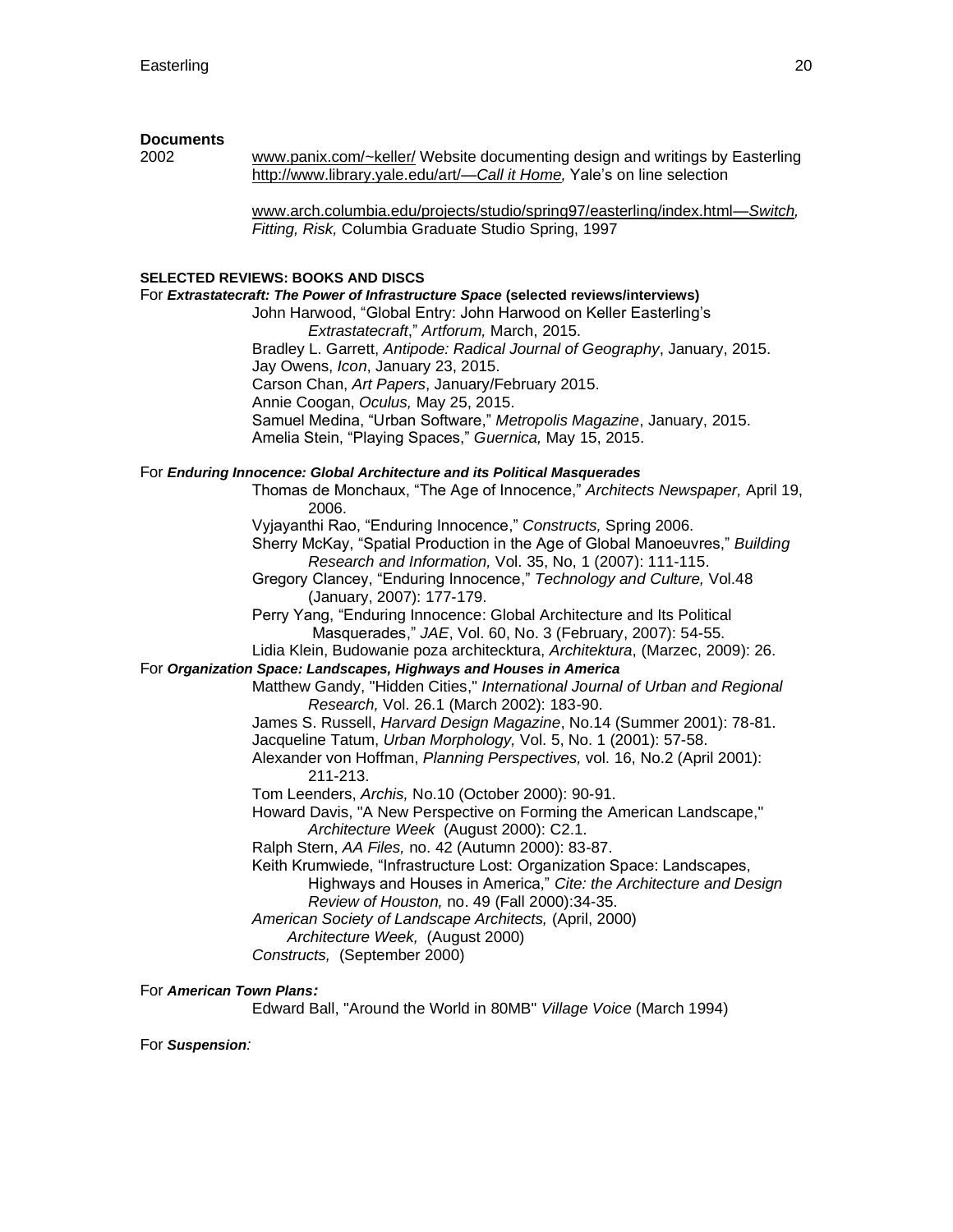*Book Forum,* (Fall 1997)

## For *Seaside: Making a Town in America:*

Ann Tate, "Seaside and Beyond," Progressive Architecture, Vol. 73, No. 11 (November 1992): 102,132. Steven Moore, *Design Book Review,* No. 26 (Fall 1992): 9-12.

## For *Call it Home:*

Robert Fishman, *Journal of the Society of Architectural Historians,*  (December, 2005). Steven Heller, "Foundations of Suburbia," *i.d*. (May-June 1993). John Strausbaugh, "Kitsch as Culture: Old Movies in New Media," *New York Press*  (November 4-10, 1992). *Entertainment Weekly*, (March 12, 1993)Mike Cannell, "Brave New World," Metropolis (May 1988)

## **SCREENINGS/ LECTURES CALL IT HOME BY EASTERLING**

- 1998 Yale University
- 1994 Cooper-Hewitt Museum
- 1993 Knitting Factory, New York
- 6th Annual Symposium on the History of American Graphic Design, SVA
- 1992 Chicago Institute for Architecture and Urbanism
- Architectural League, NY
- Pratt Institute
- 1991 University of Virginia
- Harvard University
- 1989 Cooper Hewitt Museum<br>1988 Princeton
- Princeton

# **BOARDS/JURIES/MEMBERSHIPS**

| 2019         | Editorial Board, Public Culture                                             |
|--------------|-----------------------------------------------------------------------------|
| 2008-present | Architectural League Member                                                 |
| 2008-present | Storefront for Art and Architecture                                         |
| 2014         | Juror, ThinkSpace: Environment, Theme: Subtraction                          |
| 2013         | Juror, Bracket: At Extremes                                                 |
| 2006-2008    | Advisory Council, School of Architecture, Princeton University              |
| 2008-2012    | Nominator, Curry Stone Foundation, Design Prize                             |
| 2009         | Juror, Toward the Sentient City Competition, Architectural League, New York |
| 2005         | Juror Young Architect Competition, Architectural League, New York           |
| 2004         | Juror AIA competition for Groen Hoek                                        |
| 2003         | Editorial Board for Networked Cities Series, Routledge                      |
| 2001         | Juror, GUI competition, Ohio State University                               |
| 2000         | Juror Young Architects Competition, the Architectural League, New York      |
| 2000-present | Advisory committee for the Architectural League                             |
| 2000-02      | Journal of Architectural Education Board Member                             |
| 1999         | Van Alen Institute, Jury for "Green Architecture" competition               |
| 1998-99      | NYSCA Panelist, Architecture Program                                        |
| 1998-98      | NYSCA Auditor, Theater Program, 1997-98                                     |
| 1994         | New York Foundation for the Arts, Design Awards Committee 1994              |

#### **PROFESSIONAL PRACTICE**